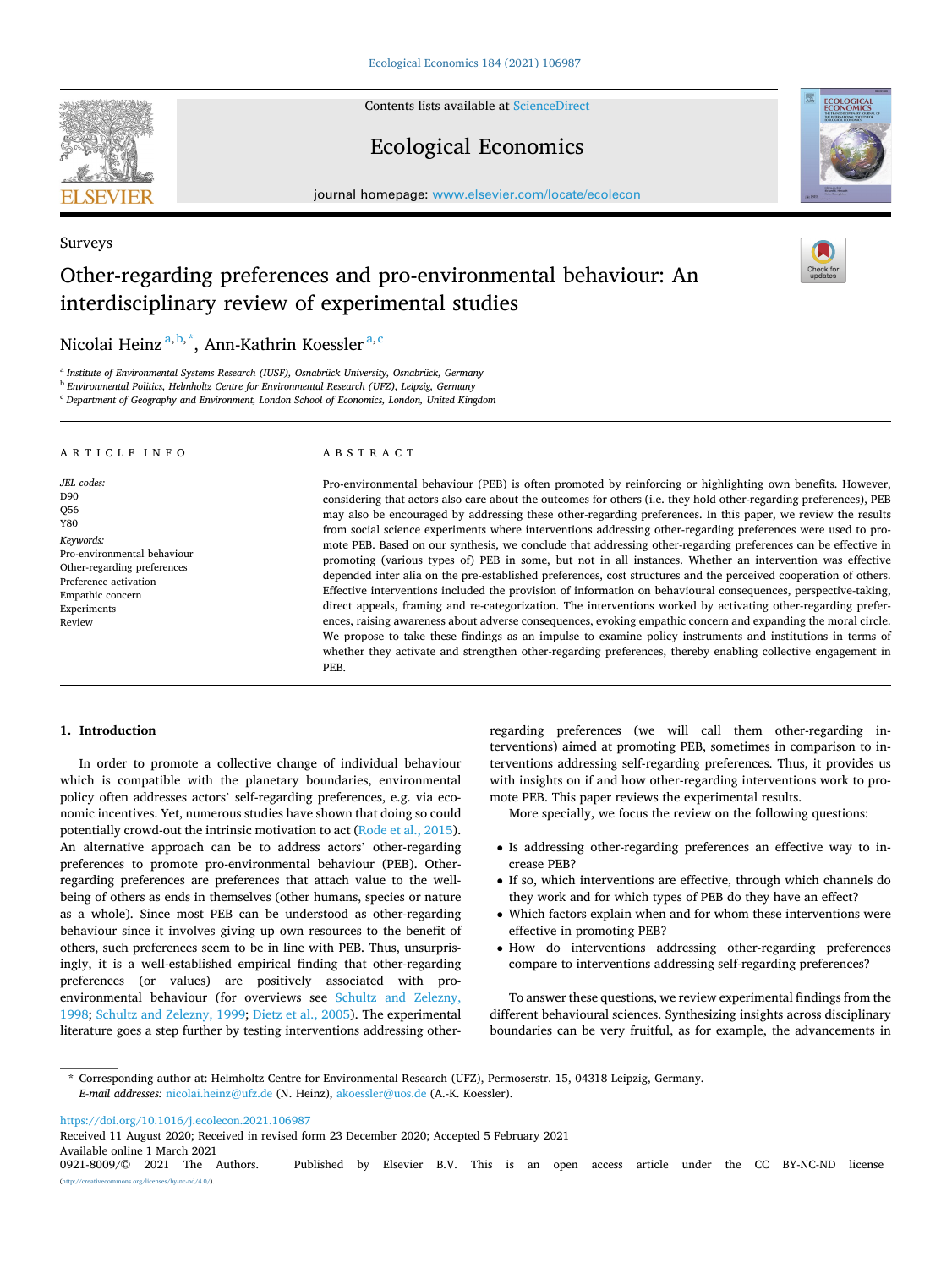<span id="page-1-0"></span>behavioural economics have shown. In this review, we selected keywords from the various social sciences in order to build a broad interdisciplinary base for our review.

The remainder of this paper is structured as follows: The next section provides a more detailed theoretical and empirical base regarding the link between other-regarding preferences and PEB. The third section explains the review method and gives an overview of the identified literature strands. The fourth section presents the findings of the reviewed experiments to answer the questions laid out above. The fifth section concludes and discusses the results in terms of their implications for research and policy.

# **2. Other-regarding preferences and pro-environmental behaviour**

Pro-environmental behaviour (PEB) involves private and public behaviours that have a positive impact on the environment, including environmentally friendly consumption behaviour or acceptance of proenvironmental policies ([Stern, 2000](#page-13-0)). In the absence of policy intervention, the behaviours typically involve forgoing personal advantages or accepting personal disadvantages (in terms of time, comfort or money) for the benefit of other people's well-being or nature as a whole. They can thus be regarded as other-regarding behaviours [\(Nolan and](#page-13-0)  [Schultz, 2015](#page-13-0)). PEB can also be understood as a contribution to a public good: While the positive outcome of environmental protection can be enjoyed by many, access to its benefits cannot (easily) be restricted. Under such circumstances standard economic models predict that actors will try to freeride on the efforts of others and thus environmental protection is underprovided [\(Olson, 1965\)](#page-13-0). This is because it is assumed that self-regarding preferences determine the decision, that is (all) actors aim to maximize their self-interest with their decision-making. Following this logic, self-regarding actors are also expected to overuse natural resources and eventually degrade them [\(Hardin, 1968](#page-12-0)).

Considering that actors have other-regarding preferences, $<sup>1</sup>$  i.e. they</sup> care for the well-being of others, which consequently affects their decision-making, challenges previously derived predictions based on self-regarding preferences as sole behavioural motives. People may exhibit other-regarding preferences in the form of altruism, inequality/ inequity aversion or reciprocity [\(Schmidt and Fehr, 2001;](#page-13-0) [Fehr and](#page-12-0)  [Schmidt, 2006; Cooper and Kagel, 2016\)](#page-12-0). Experimental studies show in multiple ways the existence of other-regarding preferences. For instance, people share resources also when the interaction partner has no influence on the outcomes of the decision [\(Kahneman et al., 1986](#page-13-0); [Camerer and Thaler, 1995](#page-12-0)) and punish at own cost when they perceive others' behaviour as unfair (so called altruistic punishment – [Fehr and](#page-12-0)  Gächter, 2002). Other-regarding behaviour is robust even at high stakes ([Cameron, 1999;](#page-12-0) [Fehr et al., 2014](#page-12-0)) and takes place globally and across societies ([Henrich et al., 2001\)](#page-12-0). Reviewing studies from different disciplines, we needed to unify the terms of overlapping concepts that carry different names across the disciplines: we use the term preferences as an umbrella term to express actors' deep-seated and action-driving inner forces. In psychology, values are the main concept referred to in this regard, with prosocial or altruistic/biospheric value orientations ([Bogaert et al., 2008](#page-12-0)) or self-transcending values [\(Schwartz, 1996\)](#page-13-0) most closely corresponding to other-regarding preferences. In the environmental context, "others" can also encompass future generations, nonhuman species or nature as a whole (cf. [Schultz, 2001\)](#page-13-0).

Other-regarding preferences give reason to expect decision-making that is more pro-environmental, or in other words more otherregarding than assumed by standard economic theory. If actors care for the well-being of others, they do not *want* them to suffer from adverse environmental effects of their self-regarding decisions. If actors care about nature itself, they do not *want* it to become destroyed. However, even if all actors had strong other-regarding preferences, uncertainty about others' behaviour feeds strategic considerations to avoid being exploited by them. Overcoming this uncertainty requires a coordination of individual decisions by appropriate institutions [\(Ostrom, 1990\)](#page-13-0). But also with regard to approving these institutions, other-regarding preferences may play a crucial role. Actors who are other-regarding may approve institutional arrangements that improve the conditions for other humans or nature itself even when they come at a cost for themselves, which is the case for many pro-environmental policies ([Drews](#page-12-0)  [and van den Bergh, 2016\)](#page-12-0).

Empirical studies from experimental economics as well as environmental and social psychology provide ample evidence for the positive link between other-regarding preferences and PEB (for overviews see [Schultz and Zelezny, 1998](#page-13-0); [Schultz and Zelezny, 1999](#page-13-0); [Dietz et al.,](#page-12-0)  [2005\)](#page-12-0). People with stronger other-regarding preferences show higher levels of pro-environmental intentions ([Cheung et al., 2014\)](#page-12-0); are more likely to engage in real environmental conservation activities ([Kar](#page-13-0)[apetyan and d](#page-13-0)'Adda, 2014); are more willing to give up scarce resources for environmental protection (money – [Dietz et al., 2018](#page-12-0); time – [Cameron et al., 1998](#page-12-0)) and animal welfare [\(Frey and Pirscher, 2018](#page-12-0)); perceive personal costs of pro-environmental programs as lower ([Cameron et al., 1998](#page-12-0)); and show stronger support for proenvironmental policies ([Drews and van den Bergh, 2016](#page-12-0); [Bechtel](#page-12-0)  [et al., 2017](#page-12-0)). These findings mostly come from correlational studies and thus do not provide evidence on the causal pathways or mechanisms of how other-regarding preferences enhance PEB.

The empirical findings also suggest that neither other-regarding preferences nor their impact on decision-making are stable or uniform across individuals/groups, time or situations. Facing the same payoff structure, people take heterogeneous decisions suggesting a varying degree of other-regarding preferences ([Fehr and Schmidt, 2006](#page-12-0)). Different types of actors exist (e.g., proselfs and prosocials – [Bogaert](#page-12-0)  [et al., 2008](#page-12-0)) and the existence of other-regarding preferences systematically varies across social groups [\(Awad et al., 2018](#page-12-0)). Thus, otherregarding preferences seem not to be fixed, but constituted within actors' social and institutional environments (cf. [Hodgson, 2000; Dequech,](#page-12-0)  [2002\)](#page-12-0). Furthermore, research suggests that other-regarding preferences can change over the long-run: Experiments have shown that practicing other-regarding thought exercises do not only increase pro-social behaviour but can even alter brain structures ([Klimecki et al., 2013](#page-13-0); [Singer et al., 2016](#page-13-0)). Moreover, situational differences, e.g. how situations are framed, seem to influence the role other-regarding preference take in the decision-making (e.g. [Liberman et al., 2004\)](#page-13-0). In summary, other-regarding preferences and their impact on decisions are not predetermined and can thus be cultivated or explicitly addressed by external interventions.

In the following sections, we aim to contribute to the understanding of this potential by reviewing experiments in which other-regarding interventions – these are interventions which increase the weight of other-regarding preferences in the decision-making process – were used to enhance PEB. *Other-regarding interventions (ORI)* encompass various techniques that aim at raising the willingness to contribute to the wellbeing of others as an end in itself.

 $1$  Regard for others may by understood in two ways: First, individuals may be other-regarding in the sense that they intrinsically value others and express this valuation in their actions, e.g. they act to decrease suffering of others or to increase their well-being. Second, individuals may be other-regarding in the sense that they care how others see them and evaluate their actions. While some behaviour may appear to be other-regarding in the first sense, it may actually be performed only due to the latter, i.e., to avoid social sanctions or to gain social approval, as discussed in the literature on social norms – and thus be actually motivated by self-regard. In this review, we focus on otherregardingness in the first sense. For an insightful literature review on social norms and how they can motivate PEB, please see [Farrow et al. \(2017\).](#page-12-0)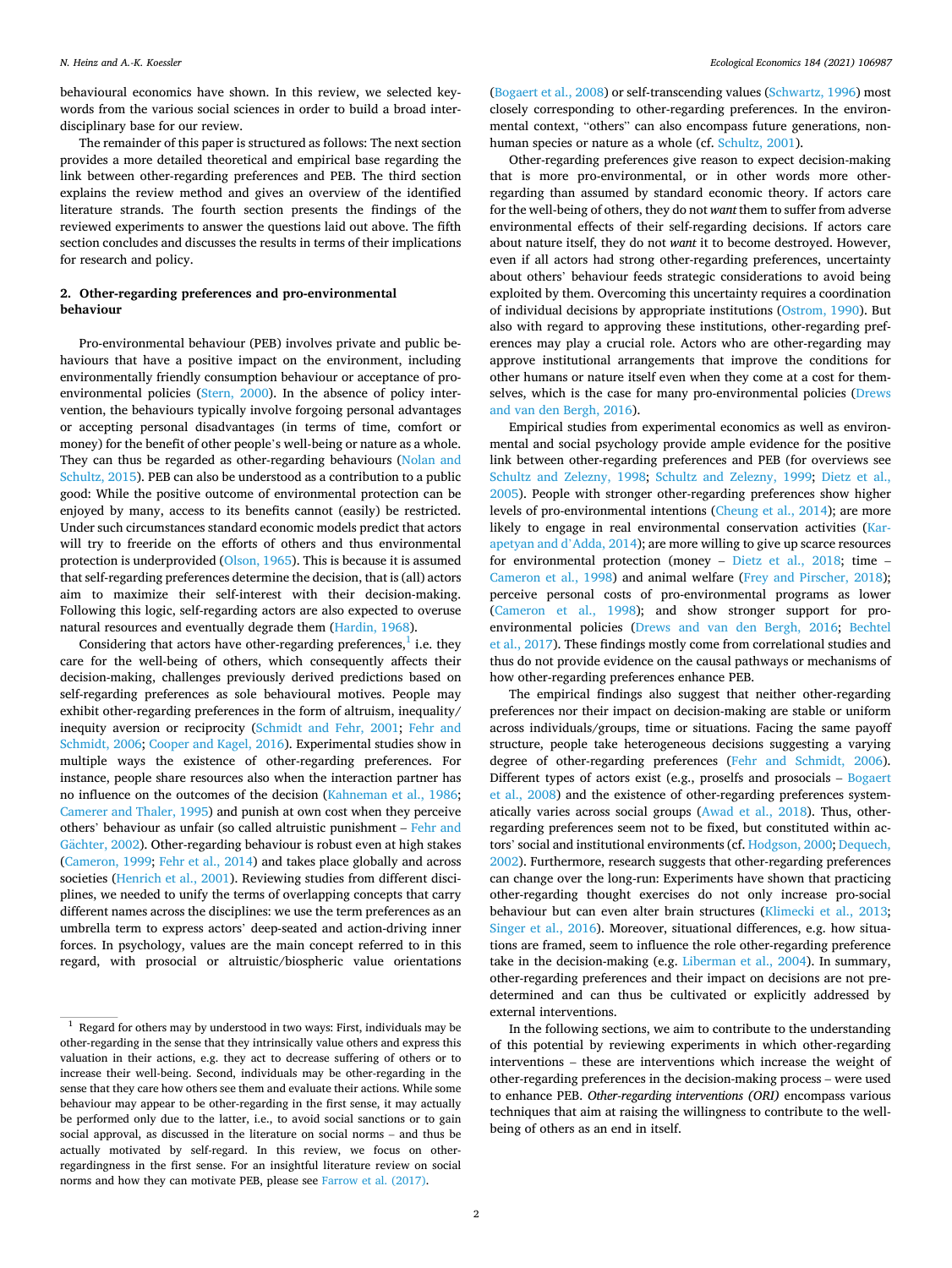# **3. Review method and strands of literature**

# *3.1. Review method*

We conducted our literature review covering different disciplines and using Web of Science as a search engine. Studies had to meet the following *three selection criteria* to qualify for the review: They had to be (i) experimental studies that (ii) addressed other-regarding preferences and (iii) looked at the effect on pro-environmental behaviour.

Taking into account the particularities of the different behavioural science disciplines, the search string to identify studies to meet the three criteria contained terminological and conceptual variations of the three elements we were searching for. A first literature screening of various disciplinary literature strands informed the choice of terms. The following search string was used:

(*"pro-social preferences" OR "social preferences" OR "other-regarding preferences" OR "social value orientation" OR "altruistic value" OR "biospheric value" OR "self-transcending values" OR compassion OR empathy OR "empathic concern" OR care OR solidarity OR altruis\* OR fairness OR justice OR "environmental preferences") AND (experiment OR "experimental study" OR "lab study" OR "field study" OR "lab experiment" OR "field experiment") AND ("pro-environmental behavio\*" OR "environmentally significant behavio\*" OR "pro-environmental decision" OR PEB OR "pro-environmental action" OR "environmentally relevant behavio\*" OR "environmental practice" OR "sustainable land use" OR "sustainable behavio\*" OR "conservation behavio\*" OR "environmentally compatible behavio\*" OR "environment-friendly behavio\*" OR "green citizenship behavio\*" OR "policy acceptability" OR "policy acceptance" OR "acceptance of policies" OR environment\* OR sustainability)* 

To reduce the number of entries, papers only from disciplines with an explicit social-behavioural link were considered: behavioural sciences, economics, multidisciplinary sciences, interdisciplinary social sciences, neurosciences, political sciences, sociology and psychology, with the subdisciplines: applied psychology, developmental psychology, experimental psychology, multidisciplinary psychology, social psychology (as classified by the Web of Science). Behavioural sciences and neurosciences were dropped as they did not show any articles related to the research topic. No specification for the publication date was set, yet most studies were published from 2000 onwards. A total of 563 studies resulted from this search (as of November 2019).

All 563 abstracts were checked for our three selection criteria, which reduced the number of applicable studies substantially. We further used cited references to find additional studies to meet our selection criteria. At the end, our review is based on 26 papers covering 33 single studies.<sup>2</sup>

## *3.2. Strands of literature and (inter)disciplinary classification*

In our review of the papers we could identify five strands of literature, which cite papers from the same strand but make little or no reference to papers cited in the other strands. $3$  [Table 1](#page-3-0) gives an overview of the identified literature strands including the methods and frequently used interventions and types of PEB.

Partly, the various strands of literature reflect the different

disciplinary research traditions with respect to terminology and methodological approaches, especially between economics and psychology (see [Table 1,](#page-3-0) column 2 and 3).4 The economics-based literature, for example, usually examines observed behaviour (such as consumption or allocation decisions in lab or field settings) whereas psychological experiments often use stated behaviours or intentions as dependent variables, which may not become actual behaviour.

# **4. Review results**

In this section, we summarize the study results with respect to the questions *whether* and *how* addressing other-regarding preferences is effective in promoting PEB. [Table 2](#page-4-0) lists the main results.

While all studies addressed other-regarding preferences in the context of pro-environmental behaviour, theinterventions and operationalizations of PEB differed across studies, as did the settings in which the studies were conducted. For example, samples ranged from 40 students in a laboratory experiment [\(Verplanken and Holland, 2002](#page-13-0)) to more than 100,000 individuals in a field experiment by [Ferraro and](#page-12-0)  [Price \(2013\).](#page-12-0) Further, the studies were conducted in different countries.<sup>5</sup> In 4.2 and 4.3, we identify the different types of interventions and forms of PEB operationalization and discuss, building on these distinctions, the synthesized behavioural effects. [Table A1](#page-10-0) in appendix details for each study the type and size of the sample, the country in which the study was conducted and describes the particular intervention as well as PEB operationalization.

The studies we reviewed employed different control conditions: Some studies used a neutral control condition (e.g. with neutral framings or no intervention at all) while others only compared between self- and other-regarding interventions without a neutral control. Various studies employed both conditions. In total, out of our sample of 33 studies, 26 compared to a neutral control [\(Table 2,](#page-4-0) column 6) and 20 compared to a self-regarding intervention (column 7).

We proceed as follows: First, we look at all studies using a neutral control to investigate if other-regarding interventions increase PEB (section 4.1). Then, based on those studies that were effective in this regard (i.e. that state "yes" or "mixed" in [Table 2](#page-4-0), column 6), we review the interventions that worked to enhance PEB ([section 4.2](#page-3-0)), report the types of PEB for which the behavioural change was detected ([section](#page-5-0)  [4.3\)](#page-5-0) and summarize the channels through which the interventions pre-sumably worked [\(section 4.4](#page-5-0)). We then inquire about the moderating factors that help to explain why some studies did and others did not find a positive effect on PEB ([section 4.5](#page-6-0)). Lastly, we examine the general effectiveness and possible side effects of other-regarding interventions by comparing them to self-regarding interventions [\(section 4.6\)](#page-7-0).

#### *4.1. Does addressing other-regarding preferences increase PEB?*

The majority of studies show a positive effect of the other-regarding interventions on PEB (see [Table 2,](#page-4-0) column 6): Out of 26 experimental studies using a neutral control condition, 18 studies found that the interventions aimed at other-regarding preferences were effective in promoting PEB (for at least one of the dependent variables). Four studies

<sup>2</sup> [Ferraro and Price \(2013\)](#page-12-0) and [Ferraro et al. \(2011\)](#page-12-0) is based on the same study.

<sup>&</sup>lt;sup>3</sup> Three articles were not part of the identified literature strands and were added to the strand most fitting: [Verplanken and Holland \(2002\)](#page-13-0) and [Loureiro](#page-13-0)  [and Lima \(2019\)](#page-13-0) were added to the first strand due to the shared theoretical background (e.g. Schwartz's value framework); [Gosnell \(2018\)](#page-12-0) was added to the third strand due to shared characteristic of being a large-scale field experiment.

<sup>4</sup> We examined literature from sociology and political sciences, yet as these disciplines only rarely apply experimental methodology, which was one of our selection criteria, those two disciplines do not appear in our listing.

 $5$  All studies in this review were carried out in countries of Western Europe and the U.S., meaning that the observations are based on the behaviour of WEIRD samples – subjects from white, educated, industrialized, rich and democratic societies. According to Henrich et al. (2010), these observations are not necessarily representative on a global scale.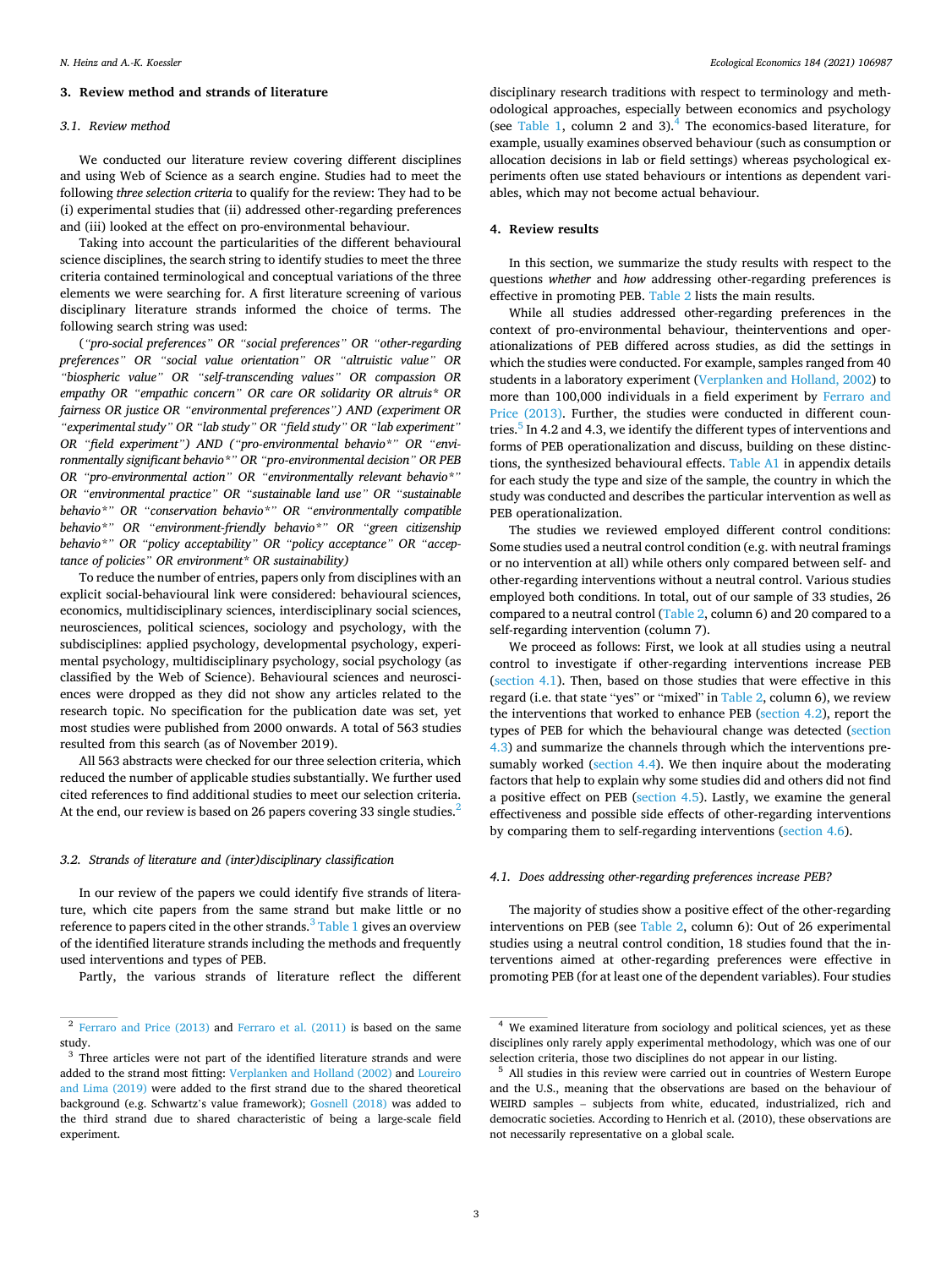#### <span id="page-3-0"></span>**Table 1**

Overview of the identified literature strands.

| Strand topic                                                                         | Disciplines                                                          | Methods                             | Most used<br>interventions                    | Most used PEB types                                                                                                            | Studies                                                                                                                                                                                                                                    |
|--------------------------------------------------------------------------------------|----------------------------------------------------------------------|-------------------------------------|-----------------------------------------------|--------------------------------------------------------------------------------------------------------------------------------|--------------------------------------------------------------------------------------------------------------------------------------------------------------------------------------------------------------------------------------------|
| Other- vs. self-regarding<br>motives (incl.<br>moderation and<br>mediation analysis) | Environmental and<br>social psychology                               | Lab or online<br>studies            | Appeals,<br>information/<br>feedback, framing | Consumption behaviour                                                                                                          | Bolderdijk et al., 2013a; Bolderdijk et al.,<br>2013b; Dogan et al., 2014; de Dominicis<br>et al., 2017; Evans et al., 2013; Hafner<br>9<br>et al., 2019; Hafner et al., 2017; Loureiro<br>and Lima, 2019; Verplanken and Holland,<br>2002 |
| Perspective-taking,<br>compassion and<br>empathy                                     | Environmental and<br>social psychology,<br>experimental<br>economics | (Framed) lab<br>experiments         | Induced<br>perspective-taking                 | Consumption behaviour, non-<br>activist public sphere<br>behaviour, organizational<br>behaviour (in framed lab<br>experiments) | Berenguer, 2007; Czap et al., 2012; Czap<br>et al., 2015; Ovchinnikova et al., 2009;<br>Pahl and Bauer, 2013; Pfattheicher et al.,<br>7<br>2016; Shelton and Rogers, 1981                                                                  |
| Other- vs. self-regarding<br>motives in an applied<br>context                        | Experimental<br>economics                                            | Large-scale<br>field<br>experiments | Appeals, feedback,<br>framing                 | Consumption behaviour                                                                                                          | Asensio and Delmas, 2015; Ferraro and<br>Price, 2011; Ferraro and Price, 2013;<br>Gosnell, 2018<br>4                                                                                                                                       |
| Framing and the<br>acceptance of policies                                            | Political and social<br>sciences, psychology                         | Online<br>experiments               | Framing                                       | Non-activist public sphere<br>behaviour                                                                                        | Bain et al., 2012; Bernauer and McGrath,<br>2016; Severson and Coleman, 2015;<br>Singh and Swanson, 2017<br>4                                                                                                                              |
| Morally relevant re-<br>categorization and<br>moral expansion                        | Environmental and<br>social psychology                               | Lab<br>experiments                  | Information, re-<br>categorization            | Consumption behaviour, non-<br>activist public sphere behaviour                                                                | Bastian et al., 2019; Bratanova et al., 2012<br>2                                                                                                                                                                                          |

found mixed results depending on the subsample and another four studies reported null results on PEB.<sup>6</sup>

The potential of other-regarding interventions to promote PEB is backed by studies using different interventions, looking at different types of PEB and employing different experimental methodologies, indicating a reliable result. The experimental findings confirm the link between other-regarding preferences and PEB that is postulated by many of the existing correlational studies and show that this link is indeed causal. Moreover, they show that other-regarding preferences are not only stable predictors of PEB but could also be harnessed through (political) interventions and institutional frameworks. The lack of or mixed results reported by some studies already give hints that effectiveness depends on further factors (see 4.5).

# *4.2. Which interventions were effective in promoting PEB?*

The experiments also provide insights into the effectiveness of specific other-regarding interventions. The interventions successfully used to promote PEB (stating "yes" and "mixed" in [Table 2,](#page-4-0) column 6) consisted of the following elements or combinations thereof: (i) information or feedback on behavioural consequences, (ii) issue framing, (iii) appeals to other-regarding preferences, (iv) induced perspective-taking, and (v) morally relevant re-categorization.

*Information or feedback on behavioural consequences*. Several studies found that providing information about harmful impacts on others or the environment, sometimes presented also as feedback about own (altered) behaviour, increases PEB. $^7$ Dogan et al. (2014) found a positive effect of presenting participants with environmental benefits of ecodriving on the intentions to adopt such driving behaviours and on the rated worthiness of eco-driving, compared to a control condition

without any feedback. In the study by [Hafner et al. \(2019\),](#page-12-0) feedback on reduced CO*2* emissions of choosing an initially costlier heat pump raised PEB in combination with another treatment about social norms. The study by [Bolderdijk et al. \(2013a\)](#page-12-0) gave information about the negative environmental environmental impact of bottled water and found a positive effect on PEB for subgroups of participants (see [section 4.5](#page-6-0) for a more detailed discussion on subgroup effects). [Bastian et al. \(2019\)](#page-12-0)  found that when players in a resource game were told that resource depletion leads to the death of crickets, they extracted less from the resource. The results suggest that providing information about behavioural consequences has a positive effect on PEB. As we will later discuss, this is mainly the case because certain *types* of actors react to the information differently.

*Issue framing/priming.* Framing an environmental issue in different ways, thereby emphasizing other-regarding aspects of the topic, has in some studies increased PEB. Looking at the policy dimension of PEB, [Severson and Coleman \(2015\)](#page-13-0) found that two other-regarding frames of climate change (framing it in terms of economic equity and secular morality) increased policy support for regulatory climate change mitigation policies when compared to the control condition without any treatment. Another study by [Evans et al. \(2013\)](#page-12-0) showed that reading other-regarding statements for car-sharing increased PEB in another behavioural domain (here recycling behaviour). Also priming otherregarding preferences, i.e. giving people unconscious cues to make the well-being of others salient (e.g. by presenting words associated with others' well-being in a seemingly unrelated task), has shown to be effective in increasing PEB ([Verplanken and Holland, 2002;](#page-13-0) [Ovchinni](#page-13-0)[kova et al., 2009](#page-13-0), study 1; for a subgroup also [Loureiro and Lima, 2019](#page-13-0)).

*Appeals to other-regarding preferences.* In other studies, active appeals to other-regarding preferences were able to raise PEB. In the study by [Gosnell \(2018\)](#page-12-0), letters were sent out to over 30,000 customers of a renewable energy supplier containing information about environmental consequences of paper vs. online billing and in one treatment additionally appealing to the customer's identity as environmental steward. Whilst there was no significant effect of the environmental information alone, a slight increase of the decisions to switch to paperless billing occurred when the identity-based appeal was added (only for those not holding a doctorate degree). In the field experiment by [Ferraro and Price](#page-12-0)  [\(2013\),](#page-12-0) letters with an other-regarding appeal (to save water "for preserving our environment and our economy for future generations"), sent to more than 100,000 water users, were effective in reducing water consumption the same year, compared to a control condition in which the letters only provided technical advice.

 $6$  Considering the difficulty to publish studies that do not find effects, unsuccessful other-regarding interventions can be assumed to be underreported

[<sup>\(</sup>Franco et al., 2014](#page-12-0)). 7 The studies themselves do not provide empirical answers about the underlying motivations, thus we cannot say with certainty that the behavioural change was due to other-regarding preferences. However, we think that there are good reasons to believe that behavioural responses cannot be solely explained by self-regarding preferences: For instance, a positive impact of  $CO<sub>2</sub>$ reductions on one's own well-being cannot be felt by the individual. Thus, responding to information on behavioural consequences of reduced  $CO<sub>2</sub>$  emissions can likely be attributed to the desire to contribute to the well-being of other people or the environment as such.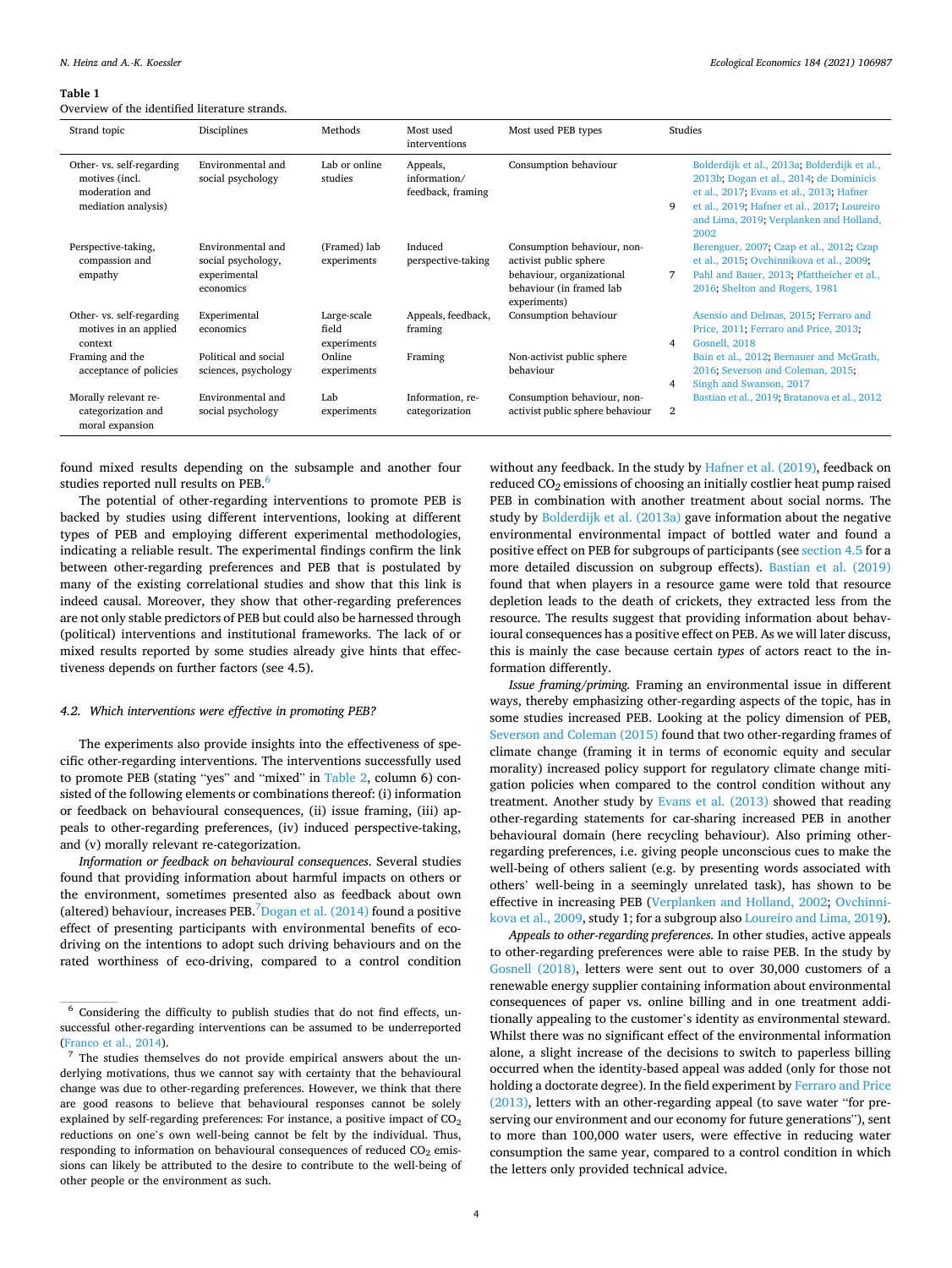#### <span id="page-4-0"></span>**Table 2**

Overview of study results, interventions and PEB types.

| Study                                               | PEB                                                                              |                        | Results                                                                              |                                                                                          |  |
|-----------------------------------------------------|----------------------------------------------------------------------------------|------------------------|--------------------------------------------------------------------------------------|------------------------------------------------------------------------------------------|--|
|                                                     | Type of PEB                                                                      | Behavioural<br>measure | Significant<br>positive<br>effect of<br>other-<br>regarding<br>intervention<br>(ORI) | Greater<br>behavioural<br>effect: ORI<br>vs. self-<br>regarding<br>intervention<br>(SRI) |  |
|                                                     | Raising awareness about adverse consequences on others (e.g. through providing   |                        |                                                                                      |                                                                                          |  |
| feedback)<br>Asensio and<br>Delmas,<br>2015         | Consumption                                                                      | Obs.                   | n.a.                                                                                 | ORI                                                                                      |  |
| Bastian et al.,<br>2019, study<br>1                 | Consumption                                                                      | Obs.                   | Yes                                                                                  | n.a.                                                                                     |  |
| Bastian et al.,<br>2019, study<br>2                 | Consumption                                                                      | Obs.                   | Yes                                                                                  | n.a.                                                                                     |  |
| Bolderdijk<br>et al.,<br>2013a,<br>study 3          | Consumption                                                                      | Obs.                   | No                                                                                   | ORI                                                                                      |  |
| <b>Bolderdijk</b><br>et al., 2013b                  | Consumption<br>$+$ Public                                                        | Stated                 | Mixed                                                                                | n.a.                                                                                     |  |
| Dogan et al.,<br>2014                               | Consumption                                                                      | Stated                 | Yes                                                                                  | Same                                                                                     |  |
| Hafner et al.,<br>2017                              | Consumption                                                                      | Stated                 | n.a.                                                                                 | SRI                                                                                      |  |
| Hafner et al.,<br>2019                              | Consumption                                                                      | Stated                 | Mixed                                                                                | SRI                                                                                      |  |
| Bain et al.,<br>2012, study<br>2                    | Activating other-regarding preferences (e.g. through framing, appeals)<br>Public | Stated                 | n.a.                                                                                 | Mixed                                                                                    |  |
| <b>Bernauer</b> and<br>McGrath,<br>2016, study<br>1 | Consumption<br>$+$ Public                                                        | Stated                 | n.a.                                                                                 | Same                                                                                     |  |
| <b>Bernauer</b> and<br>McGrath,<br>2016, study<br>2 | Consumption<br>$+$ Public                                                        | Stated                 | n.a.                                                                                 | Same                                                                                     |  |
| de Dominicis<br>et al., 2017,                       | Consumption                                                                      | Stated                 | n.a.                                                                                 | Mixed                                                                                    |  |
| study 1<br>de Dominicis<br>et al., 2017,            | Consumption                                                                      | Stated                 | n.a.                                                                                 | Mixed                                                                                    |  |
| study 2<br>de Dominicis<br>et al., 2017,            | Consumption                                                                      | Obs.                   | n.a.                                                                                 | Mixed                                                                                    |  |
| study 3<br>Severson and<br>Coleman,                 | Public                                                                           | Stated                 | Yes                                                                                  | Mixed                                                                                    |  |
| 2015<br>Evans et al.,<br>2013, study<br>1           | Consumption                                                                      | Obs.                   | Yes                                                                                  | ORI                                                                                      |  |
| Evans et al.,<br>2013, study<br>2                   | Consumption                                                                      | Obs.                   | Yes                                                                                  | ORI                                                                                      |  |
| Ferraro and<br>Price, 2013                          | Consumption                                                                      | Obs.                   | Yes                                                                                  | n.a.                                                                                     |  |
| Ferraro et al.,<br>2011                             | Consumption                                                                      | Obs.                   | No                                                                                   | n.a.                                                                                     |  |
| Gosnell, 2018<br>Loureiro and<br>Lima, 2019         | Consumption<br>Consumption                                                       | Obs.<br>Obs.           | Mixed<br>Mixed                                                                       | Same<br>n.a.                                                                             |  |
| Ovchinnikova<br>et al., 2009,                       | Public                                                                           | Obs.                   | Yes                                                                                  | ORI*                                                                                     |  |
| study 1<br>Ovchinnikova<br>et al., 2009,<br>study 2 | Public                                                                           | Obs.                   | No                                                                                   | ORI                                                                                      |  |
|                                                     | Public                                                                           | Stated                 | No                                                                                   | Mixed                                                                                    |  |

| (rable 2 (continued)                          |                                                                   |                        |                                                                                      |                                                                                          |
|-----------------------------------------------|-------------------------------------------------------------------|------------------------|--------------------------------------------------------------------------------------|------------------------------------------------------------------------------------------|
| Study                                         | PEB                                                               |                        | Results                                                                              |                                                                                          |
|                                               | Type of PEB                                                       | Behavioural<br>measure | Significant<br>positive<br>effect of<br>other-<br>regarding<br>intervention<br>(ORI) | Greater<br>behavioural<br>effect: ORI<br>vs. self-<br>regarding<br>intervention<br>(SRI) |
| Singh and<br>Swanson,<br>2017<br>Verplanken   | Consumption                                                       | Stated                 | Yes                                                                                  | n.a.                                                                                     |
| and<br>Holland,<br>2002, study<br>1           |                                                                   |                        |                                                                                      |                                                                                          |
|                                               | Raising empathic concern (e.g. through perspective-taking)        |                        |                                                                                      |                                                                                          |
| Berenguer,<br>2007                            | Public                                                            | Stated                 | Yes                                                                                  | n.a.                                                                                     |
| Czap et al.,<br>2012                          | Organizational                                                    | Obs.                   | Yes                                                                                  | ORI*                                                                                     |
| Czap et al.,<br>2015                          | Organizational                                                    | Obs.                   | Yes                                                                                  | SRI                                                                                      |
| Pahl and<br><b>Bauer</b> , 2013               | Consumption<br>$+$ Public                                         | Stated, obs.           | Yes                                                                                  | n.a.                                                                                     |
| Pfattheicher<br>et al., 2016,<br>study 2      | Consumption                                                       | Stated                 | Yes                                                                                  | n.a.                                                                                     |
| Shelton and<br>Rogers,<br>1981                | Consumption<br>$+$ Public $+$<br>activism                         | Stated                 | Yes                                                                                  | n.a.                                                                                     |
|                                               | Expanding moral the moral circle (e.g. through re-categorization) |                        |                                                                                      |                                                                                          |
| <b>Bratanova</b><br>et al., 2012,<br>study 2b | Public                                                            | Stated                 | Yes                                                                                  | n.a.                                                                                     |
| <b>Bratanova</b><br>et al., 2012,<br>study 2c | Public                                                            | Stated                 | Yes                                                                                  | n.a.                                                                                     |
| <b>Bratanova</b><br>et al., 2012,<br>study 2d | Public                                                            | Stated                 | Yes                                                                                  | n.a.                                                                                     |

Note: The first column specifies the behaviour type of PEB following [Stern](#page-13-0)  [\(2000\)](#page-13-0)'s classification: Consumption/private-sphere behaviour (consumption), public sphere behaviour (public), behaviour in organizations (organizational) and activism (activism), We indicate whether the behavioural measure was stated or observed (obs.). If results are ambiguous for different subgroups of participants or treatment combinations, we state results as "mixed". For two of the studies (marked with an \*), the self-regarding intervention did not point to the benefits of engaging in PEB, but to the benefits of not engaging in PEB (i.e. a trade-off situation).

*Induced perspective-taking.* A further effective way to address otherregarding preferences and thus promote PEB was by inducing perspective-taking (e.g., through instructions, role reversal or personal requests). Several psychological studies found a positive effect on PEB by giving subjects perspective-taking instructions (along the lines of "try to feel what the other feels") in comparison to providing subjects with control instructions ("try to stay as neutral and objective as possible"). Perspective-taking in these studies was targeted towards entities negatively affected by environmental degradation: other humans [\(Pahl and](#page-13-0)  [Bauer, 2013](#page-13-0); [Pfattheicher et al., 2016\)](#page-13-0), animals ([Shelton and Rogers,](#page-13-0)  [1981;](#page-13-0) [Berenguer, 2007](#page-12-0)) or plants [\(Berenguer, 2007\)](#page-12-0). Experimental economic studies on empathy used messages and role reversals that showed a positive effect on conservation choices in a framed lab experiment [\(Czap et al., 2012\)](#page-12-0) and prevented a drop in PEB when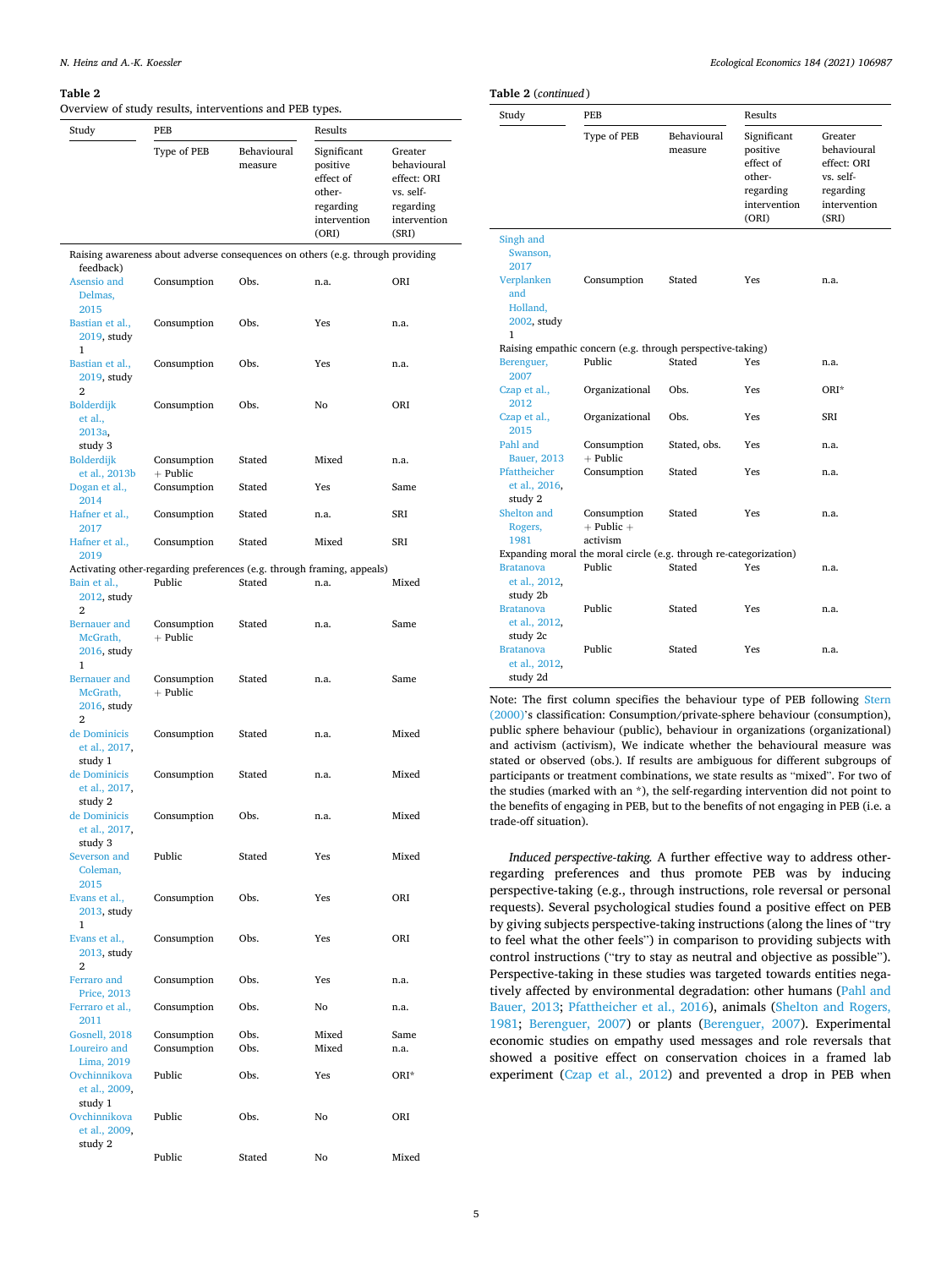<span id="page-5-0"></span>financial incentives were taken away (Czap et al.,  $2015$ ).<sup>8</sup>

*Morally relevant re-categorization.* Last, a re-categorization of morally relevant information - i.e. an alteration of what is deemed as possessing moral worth - was effective in promoting PEB.. In the studies by [Bra](#page-12-0)[tanova et al. \(2012\)](#page-12-0), a simple change in the instructions (asking participants to either circle entities to which they felt morally obliged or to cross out those to which they did not feel any moral obligation) sufficed to make a significant difference in terms of which entities were considered. This, in turn, had an impact on several PEB variables, namely hypothetical money allocation decisions, policy support and intentions to engage in concrete behaviours. For the study of [Bastian](#page-12-0)  [et al. \(2019\),](#page-12-0) it could be argued that the novel information about the death of crickets also added a new moral dimension to the individual decision to withdraw resources, which might have been the driver for a reduction in resource use.

# *4.3. Which types of PEB are promoted by the other-regarding interventions?*

According to [Stern \(2000\)](#page-13-0), there are four distinct types of PEB: (i) consumption behaviour (e.g. purchasing decisions), (ii) non-activist public sphere behaviour (e.g. policy approval), (iii) behaviour in organizations (e.g. work-related decisions) and (iv) activism (e.g. active involvement in pro-environmental organizations). We hypothesized that addressing other-regarding preferences can increase PEB. Based on the specific operationalization of PEB used as dependent variable in our sample, we can confirm this claim with certainty only for two of the four types of PEB, namely consumption behaviour and non-activist public sphere behaviour. The amount of studies analysing organizational behaviour and activism is insufficient to derive robust conclusions.<sup>9</sup>

*Consumption behaviour.* Our review suggests that other-regarding interventions can be successful in increasing observed or stated proenvironmental consumption behaviour. Regarding observed behaviour, other-regarding interventions successfully promoted recycling ([Evans et al., 2013](#page-12-0)) as well as (for subgroups) energy saving ([Loureiro](#page-13-0)  [and Lima, 2019\)](#page-13-0) and switching to paperless billing [\(Gosnell, 2018](#page-12-0)). Further, other-regarding interventions triggered a reduction in water use in a field experiment [\(Ferraro and Price, 2013\)](#page-12-0) and resource consumption in a lab experiment [\(Bastian et al., 2019\)](#page-12-0). With respect to stated behaviour, other-regarding interventions were able to raise intentions to adopt eco-driving behaviours ([Dogan et al., 2014](#page-12-0)), to help save whales ([Shelton and Rogers, 1981](#page-13-0)), (for a subgroup) to use less bottled water [\(Bolderdijk et al., 2013b\)](#page-12-0) and to perform PEB more generally ([Pahl and Bauer, 2013;](#page-13-0) [Pfattheicher et al., 2016](#page-13-0)), and increased the likelihood of a (hypothetical) purchase of a more environmentally-friendly TV set ([Verplanken and Holland, 2002](#page-13-0)) or heating technology ([Hafner et al., 2019](#page-12-0)).

*Non-activist public sphere behaviour*. The other-regarding interventions increased a variety of non-activist public sphere behaviours, mostly measured as (stated) policy support ([Bratanova et al., 2012;](#page-12-0) for a subgroup also [Bolderdijk et al., 2013a](#page-12-0); [Severson and Coleman, 2015](#page-13-0)). In other studies, positive effects were found on real or hypothetical resource allocation decisions for publicly advocating proenvironmentalism. For example, the other-regarding interventions

increased the stated fund allocation for environmental purposes ([Berenguer, 2007](#page-12-0); [Bratanova et al., 2012](#page-12-0)) as well as the observed proportion of offsets sold to a conservation NGO instead of to the stock market [\(Ovchinnikova et al., 2009,](#page-13-0) study 1). Furthermore, otherregarding interventions increased observed interest in environmental information (more time spent looking at material and more brochures collected – [Pahl and Bauer, 2013](#page-13-0)).

*Behaviour in organizations.* The evidence base on organizational behaviour is small: the only studies whose dependent variables could possibly be qualified as such were framed lab experiments with nonfarmers simulating tillage decisions ([Czap et al., 2012;](#page-12-0) [Czap et al.,](#page-12-0)   $2015$ ).<sup>10</sup> Here, the other-regarding interventions led participants to reduce pollution and harm to the downstream farmers at own cost (observed game decisions).

*Activism.* We cannot say much about activism since only the study by [Shelton and Rogers \(1981\)](#page-13-0) operationalized PEB in this way. They found that the other-regarding intervention increased the time participants offered to help addressing envelopes for a local campaign to save whales.

### *4.4. Through which channels do the interventions work?*

To understand *how* other-regarding preferences can be addressed to strengthen PEB, reviewing the experimental findings helps us to identify the underlying mechanisms (i.e. mediators), by which the listed interventions likely triggered an effect on PEB: (i) activating pre-existing other-regarding preferences, and more specifically (ii) raising awareness about adverse consequences on others, (iii) raising empathic concern and thereby altruistic motivation, and (iv) expanding the moral circle. Some of the interventions likely worked through more than one channel at the same time (e.g. giving feedback on behavioural impacts can inform about adverse consequences on others and activate otherregarding preferences).

*Activating pre-existing other-regarding preferences*. People hold both other-regarding and self-regarding preferences [\(Fehr and Schmidt,](#page-12-0)  [2006;](#page-12-0) e.g. [Lynne et al., 2016](#page-13-0)). Several theories postulate that both types of preferences can be activated by contextual factors [\(Schwartz, 1977](#page-13-0); [Lindenberg and Steg, 2007;](#page-13-0) [Sagoff, 1988\)](#page-13-0). Two studies in our sample replicated the general finding that stronger other-regarding preferences (measured as biospheric value strength or low selfism) are associated with more PEB [\(Ovchinnikova et al., 2009](#page-13-0); [Bolderdijk et al., 2013a](#page-12-0)). [Verplanken and Holland \(2002\),](#page-13-0) on the other hand, found that these other-regarding preferences alone had no effect on PEB, they needed to be activated. Direct appeals to these preferences in form of calls for action on behalf of others can be understood as a conscious activation of other-regarding preferences ([Gosnell, 2018\)](#page-12-0). However, preference activation also happens unconsciously, e.g. by framing a situation in different ways conveying an implicit reference to either more self- or more other-regarding preferences (cf. [Chong and Druckman, 2007](#page-12-0)). Many of the studies in our sample, particularly the ones using framing techniques or different frames of behavioural feedback, have argued that at least one channel through which their interventions work is preference activation [\(Bain et al., 2012](#page-12-0); [Evans et al., 2013;](#page-12-0) e.g. [Dogan](#page-12-0)  [et al., 2014](#page-12-0); [Severson and Coleman, 2015;](#page-13-0) [Hafner et al., 2019](#page-12-0); [Loureiro](#page-13-0)  [and Lima, 2019](#page-13-0)).

*Raising awareness of adverse consequences on others:* Behavioural theories on other-regarding behaviour (e.g. Batson's theory of altruism or Stern et al.'s Value-Belief-Norm theory) highlight the importance of

<sup>8</sup> In addition, [Ortiz-Riomalo et al., 2021](#page-13-0) study the impact of perspectivetaking on pro-social behaviour in complex socioecological systems such as watersheds. The results of the lab-in-the field experiment demonstrate that when downstream farmers were induced to take the perspective of upstream famers, they were significantly more likely to act pro-socially and helped to redistribute the benefits gained from the resource. This study was not included in the main review since it was publicized after the search date.<br><sup>9</sup> Activism and behaviour in organizations could be labelled in the literature

with more specific terms (e.g., as farmer behaviour or activism) and thus might not have come up with our search terms.

 $10$  We note here a field experiment conducted by [Czap et al. \(2019\)](#page-12-0) that found an increase of enrollment in conservation programs of actual farmers by using empathy messages. However, we excluded this study as the messages also included elements of descriptive social norms, which makes it impossible to say which parts of the letters induced the effect (on a discussion of interactions with social norms see [section 4.5](#page-6-0)).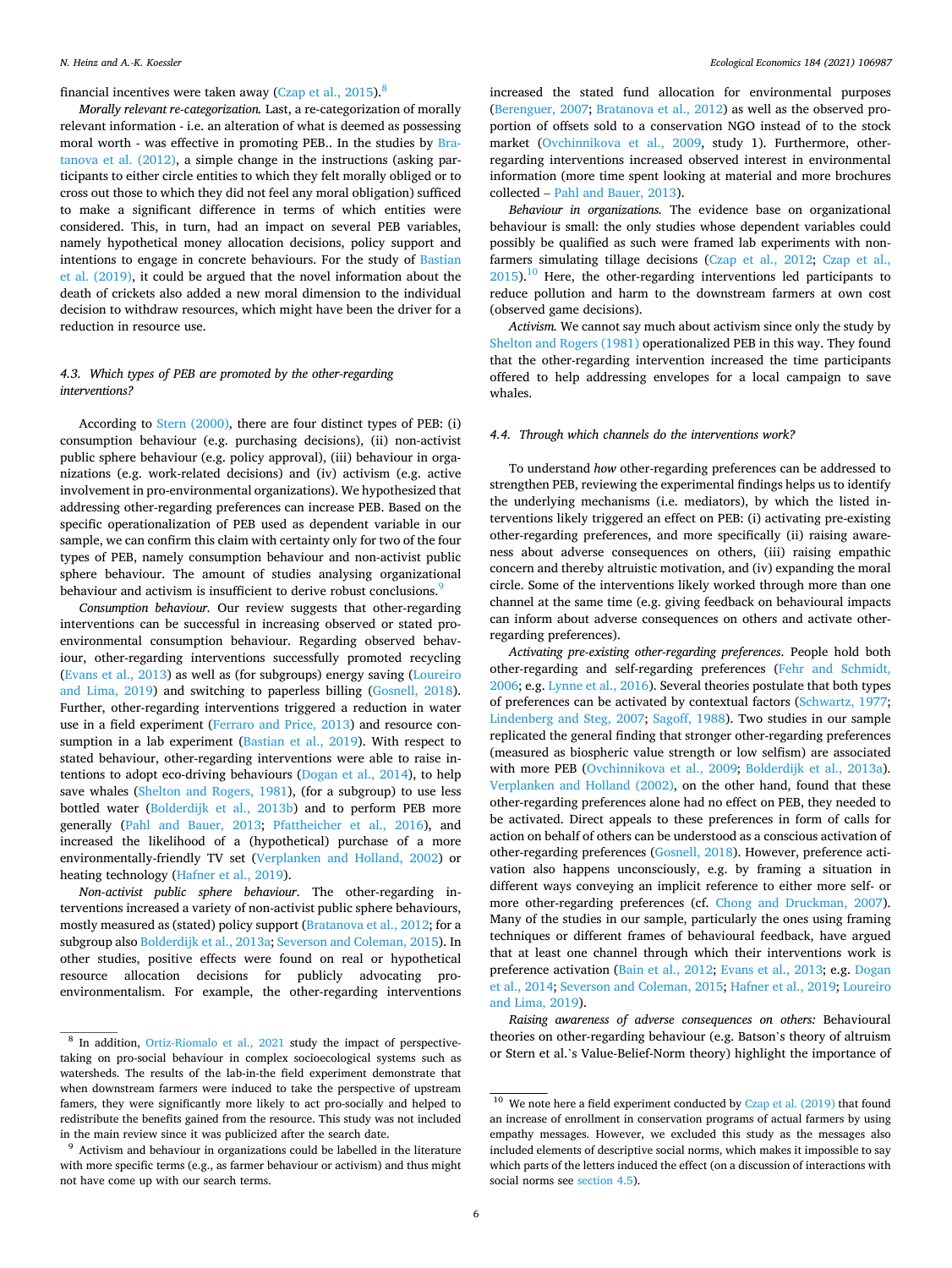<span id="page-6-0"></span>being aware of adverse consequences on others [\(Stern et al., 1999](#page-13-0)) or perceiving their need [\(Batson, 2011\)](#page-12-0) in order to act upon one's otherregarding preferences. Several of the reviewed interventions conveyed knowledge about adverse consequences on others either as information or as feedback linked to individual behaviour (e.g. environmental and health consequences linked to electricity use – [Asensio and Delmas,](#page-12-0)  [2015\)](#page-12-0). The study results also show that learning about adverse consequences is often a necessary, but not a sufficient condition: In Bolderdijk [et al. \(2013a\)](#page-12-0)'s study, for example, informing study participants about the negative environmental impacts of bottled water only had a positive effect on intentions and policy approval for people with high biospheric values. A similar result is found by the study of [Ferraro and Price \(2013\)](#page-12-0): after providing households with information about the negative consequences of high water use, a reduction in water consumption was only observed for environmentally conscious consumers. In line with the theories cited above, these findings suggest that learning about the detrimental consequences on others – people and nature – linked to one's behaviour can increase PEB, at least when further conditions are fulfilled (for more details on moderation effect see section 4.5).

*Raising empathic concern.*11 Developing an other-regarding motivation through increased empathic concern is described as a further channel in the reviewed studies. According to [Batson \(1991\)](#page-12-0), empathic concern means an emotional state congruent with another's well-being. His empathy-altruism hypothesis states that empathic concern results in other-regarding motivations. Taken together with the costs of behaviour, this other-regarding motivation ultimately translates into behaviour. According to Batson's theory, empathic concern emerges from two antecedents: perceiving the other as in need, and valuing the other. Perspective-taking, for example, is frequently discussed in the literature as a technique to increase empathic concern, addressing both of these antecedents, and has shown to be effective in many studies (for a review and also limitations see [Batson, 2011](#page-12-0)). The reviewed studies show that perspective-taking is also successful to foster other-regarding behaviour in the environmental context (e.g., [Czap et al., 2012, 2015;](#page-12-0) [Pahl and](#page-13-0)  [Bauer, 2013](#page-13-0)). Successful manipulation checks or pre-studies indicated that this effect on PEB could indeed be induced by increased empathic concern (e.g., [Pfattheicher et al., 2016;](#page-13-0) [Berenguer, 2007](#page-12-0)), which in turn might promote a more favourable attitude towards the entire species ([Shelton and Rogers, 1981](#page-13-0)) or nature as a whole ([Berenguer, 2007,](#page-12-0) in the same direction [Sevillano et al., 2013\)](#page-13-0). The studies aimed at increasing empathic concern show that empathic states are not (only) attributable to fixed personality traits and predispositions, but can also be intentionally invoked through interventions.

*Expanding the moral circle*. Whether nature itself or different species are considered as morally worthy, regardless of the benefits provided to humans, is contested and varies across cultures and belief systems ([Pascual et al., 2017\)](#page-13-0). The greater the circle of entities considered as morally worthy – sometimes referred to as the "moral circle" –, the greater is the willingness to protect those within, also at personal cost ([Singer, 1981](#page-13-0); [Crimston et al., 2016](#page-12-0)). The width of the moral circle has been observed to change over time and thus can also expand (see [Crimston et al., 2016](#page-12-0) for an overview). One way to intentionally expand the moral circle is by deconstructing existing moral boundaries and recategorizing entities in a way that makes them worthy of moral consideration. The series of experiments by [Bratanova et al. \(2012\)](#page-12-0)  showed that the moral expansion they triggered by subtle interventions, at least for the moment of the experiment, was able to increase different PEB types. The authors concluded that "the moral circle is a common motivational cause of cross-situational pro-environmentalism" (p. 455). Their study indicates that the categorization of what is morally worthy and the associated behavioural response are not stable, but receptive to changes in the situational environment.

# *4.5. Which factors explain the effect of other-regarding interventions on PEB?*

Our analysis up to here described the results from studies which reported an increase in PEB after the other-regarding intervention. A substantial amount of studies (8 out of 26), however, do not find this effect or report mixed effects performing subgroup analyses. In this respect, our analysis provides insights into moderating factors, i.e. under what conditions and for whom the interventions were effective. While many factors can serve as moderating factors, we focus here on a selection that emerged directly from the analysis.

Activating other-regarding preferences requires that these preferences *already exist.* Several studies showed that the success of the otherregarding interventions in promoting PEB was moderated by preexisting preferences ([Verplanken and Holland, 2002;](#page-13-0) [Bolderdijk et al.,](#page-12-0)  [2013a;](#page-12-0) [de Dominicis et al., 2017;](#page-12-0) [Singh and Swanson, 2017;](#page-13-0) [Loureiro](#page-13-0)  [and Lima, 2019](#page-13-0)). Most studies support the idea of preference congruence: only those individuals who already hold strong other-regarding preferences or for whom the other-regarding preferences are central to their self-concept respond to other-regarding interventions [\(Verplanken](#page-13-0)  [and Holland, 2002](#page-13-0); [Bolderdijk et al., 2013a; de Dominicis et al., 2017](#page-12-0)). [de Dominicis et al. \(2017\),](#page-12-0) for example, found that other-regarding appeals were only effective for altruists while self-regarding appeals were effective both for egoists and altruists. [Singh and Swanson \(2017\)](#page-13-0)  tested different framings and found for the subgroup of political conservatives that the rated importance of climate policies even diminished when they were exposed to the other-regarding frame. This result might be driven by weaker other-regarding preferences of conservatives that several studies report [\(Sheldon and Nichols, 2009](#page-13-0); [Zettler et al., 2011](#page-13-0); [van Lange et al., 2012](#page-13-0)). These findings are also in line with Batson's theory of altruism, which requires that the perception of others' need must go in hand with valuing them to trigger other-regarding behaviour. [Loureiro and Lima \(2019\)](#page-13-0), on the other hand, found the strongest impact of their other-regarding intervention among actors with low pre-existing other-regarding preferences. The authors see the level of required cognitive reasoning as an explanation for this difference from previous results: For less conscious decisions, lower other-regarding preferences can be compensated through situational cues, while interventions involving conscious reasoning rely more heavily on pre-existing otherregarding preferences to be successful. In sum, pre-established preferences matter for the effect of other-regarding interventions. Most studies support the proposition that congruence with pre-existing preferences is necessary for interventions to be effective.

Moreover, various studies indicate that the *cost structure* of a given situation or induced by complementary policies matters for the effectiveness of the other-regarding intervention. In the experiment by [Ovchinnikova et al. \(2009\),](#page-13-0) price changes largely drove the PEB decision patterns of participants: When behaviour had higher opportunity costs (here when selling offsets on a stock market became relatively more profitable than selling them to a nature conservation agency), the effect of the other-regarding intervention vanished. Similarly, the experiment by [Czap et al. \(2015\)](#page-12-0) showed that the effect of the other-regarding intervention could be enhanced when financial incentives were added. In the study by [Ferraro and Price \(2013\),](#page-12-0) water reduction was weaker for below average water users. This could likely be attributed to the relative costliness of reducing an already low and therefore probably efficient resource use. Overall, these findings support the theoretical and empirical claim that relative costs of behaviour in terms of money, time or attention matter for PEB in general as well as for the effectiveness of other-regarding interventions.

Further, the *perceived cooperation of others* may play an important role for the effectiveness of other-regarding interventions. In line with the general findings on social norms and PEB [\(Farrow et al., 2017](#page-12-0))*,*  several studies found other-regarding interventions to be effective only in conjunction with descriptive social norms interventions ([Ferraro](#page-12-0)  [et al., 2011](#page-12-0); [Hafner et al., 2019\)](#page-12-0). Descriptive social norms provide

<sup>&</sup>lt;sup>11</sup> The reviewed studies sometimes also refer to the terms empathy or compassion.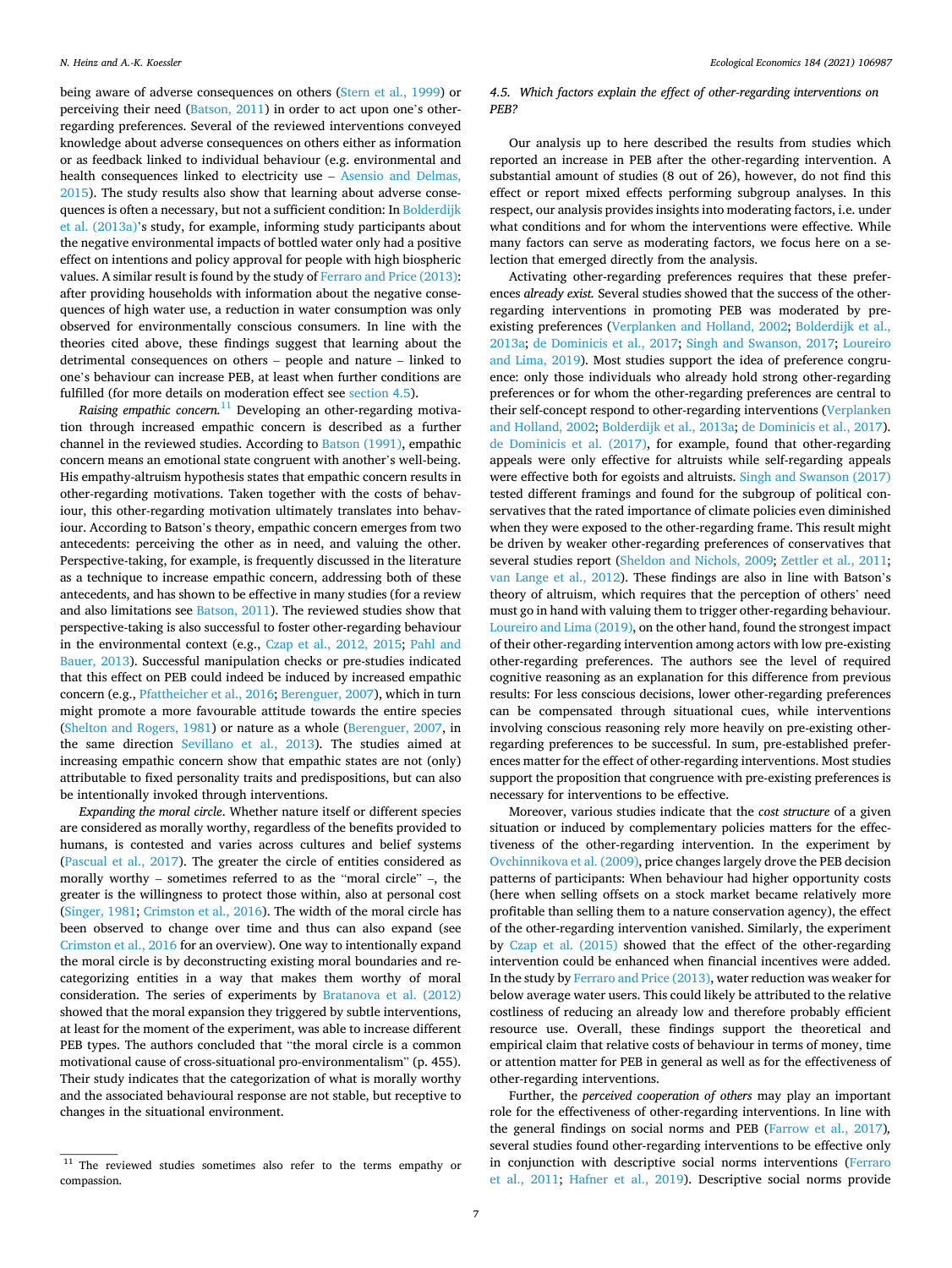<span id="page-7-0"></span>information on what other people of an associated group do, thereby exerting an influence on individual decisions ([Cialdini et al., 1990](#page-12-0), a well-known example is the OPOWER study by [Allcott, 2011\)](#page-12-0). The combination of both other-regarding and descriptive social norm interventions was most effective in two experiments: [Ferraro and Price](#page-12-0)  [\(2013\)](#page-12-0) added a social comparison in one treatment and thereby increased the effectiveness of the other-regarding appeal; in the study by [Hafner et al. \(2019\)](#page-12-0), the effectiveness of the other-regarding intervention depended altogether on the additional social norm treatment. From research on social dilemmas, we know many people are conditional cooperators, i.e. they cooperate under the condition that others also cooperate ([Fischbacher et al., 2001](#page-12-0)). The existence (or display) of descriptive social norms decreases hereby the uncertainty about others' behaviour and hence allows for conditional cooperation to take place.

Short-term and subtle interventions are likely to be insignificant amidst s*trong everyday frames and other powerful determinants of PEB.*  Contrary to the study by [Severson and Coleman \(2015\),](#page-13-0) several studies that employed different framings of climate change as an intervention did not find a positive effect on PEB, mostly operationalized as acceptance of mitigation policies ([Bain et al., 2012](#page-12-0); [Bernauer and McGrath,](#page-12-0)  [2016;](#page-12-0) [Singh and Swanson, 2017\)](#page-13-0). The lack of significant results may be explained by interventions being too weak (often short text paragraphs were used to frame the consequences of climate change in a more selfregarding or other-regarding way) in relation to strong everyday frames as portrayed through the media and public discourse (O'[Neill](#page-13-0)  [et al., 2015\)](#page-13-0). Moreover, political identities tend to be firm and are strongly linked to policy attitudes ([Drews and van den Bergh, 2016](#page-12-0); [Harring et al., 2017](#page-12-0)). Another aspect that points to the determining role of contextual factors is the fact that the effect of other-regarding interventions seems to be fragile. While most studies analysed only the short-term effects, measured directly after the intervention, [Ferraro](#page-12-0)  [et al. \(2011\)](#page-12-0) examined how the effects of letters with other-regarding appeals to reduce water usage have developed after two years: With time, the positive effect of the other-regarding intervention vanished.<sup>12</sup> Only when the appeal was combined with the descriptive social norm intervention could the reduction in water usage be maintained. In sum, this suggests that other-regarding interventions do not only need to be strong to overcome competing frames or contextual factors, but also need to be stabilized to have a lasting effect.

# *4.6. How do other-regarding interventions compare to self-regarding interventions?*

In this section, we examine the relative effectiveness of otherregarding interventions by comparing their effects to the effects of self-regarding interventions to promote PEB, i.e. interventions aimed at the egoistic motivations of individuals (e.g. incentives or self-regarding appeals). Experiments that employ both intervention types, as complementary treatments or with one being used as the control, may provide us with insights on this matter. The results draw an inconclusive picture of which intervention type is more effective in promoting PEB (see [Table 2,](#page-4-0) column 7) and point to potential side effects of either intervention type.

For situations where PEB creates also potential benefits for the decision-maker herself, six experimental studies found greater effects for the other-regarding intervention ([Bolderdijk et al., 2013b](#page-12-0); [Czap et al.,](#page-12-0)  [2012;](#page-12-0) [Evans et al., 2013,](#page-12-0) study 1,2; [Asensio and Delmas, 2015](#page-12-0); [Ovchinnikova et al., 2009](#page-13-0), study1,2) and three a greater effect for the self-regarding intervention ([Czap et al., 2015](#page-12-0); [Hafner et al., 2017, 2019](#page-12-0)). Four experiments showed equal (or equally missing) effects of both intervention types ([Dogan et al., 2014;](#page-12-0) [Bernauer and McGrath, 2016](#page-12-0), study 1,2; [Gosnell, 2018](#page-12-0)) and six found mixed effects depending on subgroup characteristics [\(Bain et al., 2012](#page-12-0); [Severson and Coleman,](#page-13-0)  [2015;](#page-13-0) [de Dominicis et al., 2017,](#page-12-0) study 1–3; [Singh and Swanson, 2017](#page-13-0)).

Interventions differ in the type of self-regarding arguments used (e.g. money, safety, convenience) and their strength (e.g. the amount of money implied by the argument or opportunity costs of the target PEB), which may explain the variation in the effectiveness of the interventions. [Bolderdijk et al. \(2013a\)](#page-12-0) is the only study that directly compared different types of self-regarding arguments: The authors found no statistically significant differences in behaviour when PEB was aimed to be induced either with arguments emphasizing financial savings or safety gains. While the result should be taken with caution due to the small sample size, it is conceivable that individuals in general respond differently to the different types of self-regarding arguments, according to their personal preferences and/or financial resources. As for the strength of the argument, the financial effects of eco-driving, for instance, are quite small (several euros per month – [Dogan et al., 2014\)](#page-12-0) compared to the monthly savings of choosing an initially expensive heat pump (several dozens of euros per month – [Hafner et al., 2017, 2019\)](#page-12-0). In both studies, the intervention informed participants about the saving potential. The cost differences, in addition to the differences in the sample population, likely explain the varying effectiveness of the two self-regarding interventions. Likewise, other-regarding interventions vary: the studies by [Hafner et al. \(2017, 2019\),](#page-12-0) which found the selfregarding intervention to be more effective, give information about reduced CO<sub>2</sub> emissions of certain behaviours. For many people it is likely difficult to assess how meaningful these savings are. [Asensio and](#page-12-0)  [Delmas \(2015\),](#page-12-0) on contrast, translate these numbers into more specific environmental and health effects and find stronger effects of the otherregarding intervention. Hence, the specifics of the intervention determine their relative effectiveness and may explain most of the aforementioned differences in the comparison of self- and other-regarding interventions.

Beyond direct comparisons of effectiveness, (unintended) side effects of both intervention types, which may stem from the different motivational approaches, are worth considering. For instance, motivating people for PEB with other-regarding reasons has the potential to create positive spillovers to other behavioural domains (Thø[gersen and](#page-13-0)  [Crompton, 2009;](#page-13-0) [Truelove et al., 2014\)](#page-13-0). In line with this literature, [Evans et al. \(2013\)](#page-12-0) showed that the presentation of statements highlighting other-regarding reasons for car-sharing, such as less pollution, led to positive effects in other environmental domains. In contrast, the authors did not find such spillover effects when participants read statements describing self-regarding reasons, such as cost savings. Likely, this result is explained by the different preference types that were activated by the statements: When the promoted motivation for PEB is other-regarding, it can be transferred to other PEBs, whereas when selfregarding preferences are activated, other PEBs must also be beneficial, following this logic, in order to be performed. Related to this are the potential crowding effects of external interventions that focus on addressing actors' self-interest to motivate behaviour, usually by changing the material conditions in a decision situation. If PEB is at least partly motivated on basis of other-regarding concerns, then introducing self-regarding reasons to motivate pro-environmental action can have detrimental effects on the original motivation to act pro-

 $^{12}\,$  The immediate effect was analysed by [Ferraro and Price \(2013\).](#page-12-0) The followup paper was published before the initial study.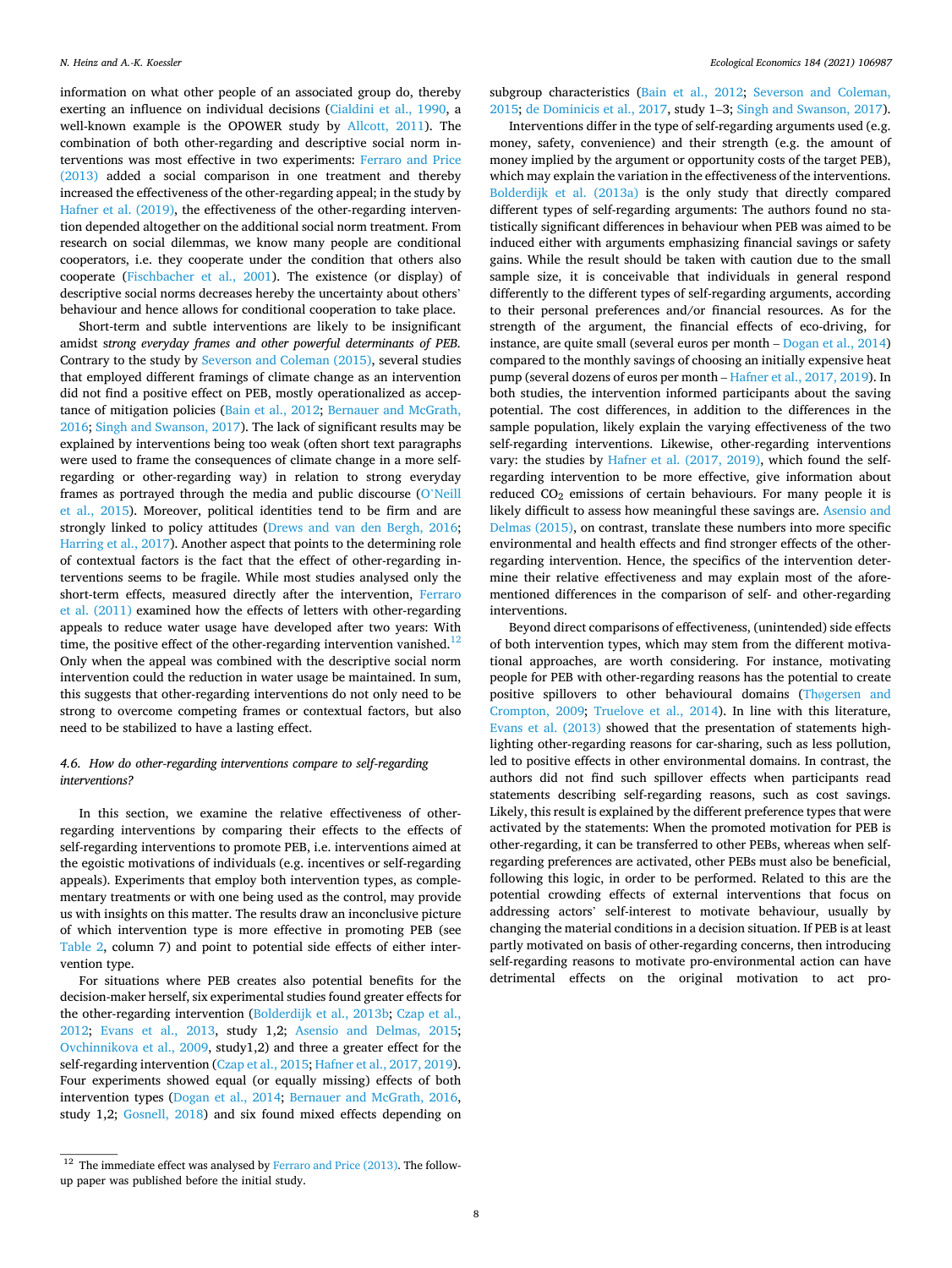environmentally ([Frey and Stutzer, 2006](#page-12-0); [Rode et al., 2015\)](#page-13-0) and may induce a more self-regarding mindset.<sup>13</sup> The results of Bolderdijk et al. [\(2013b\)](#page-12-0) point into this direction, the economic appeal ("Care for your finances? Get a free tyre check") significantly reduced PEB, compared to control. Another two studies found negative effects of priming a selfregarding mindset in trade-off situations where personal benefit stood in contrast to positive effects for the environment or other people. After priming people with self-interested thinking (e.g. by framing the game description), the study participants reduced their willingness to sell carbon offsets to a nature conservation agency (instead of on a stock market – [Ovchinnikova et al., 2009](#page-13-0), study 2) or to put land under conservation tillage [\(Czap et al., 2012](#page-12-0)). Just as other-regarding preferences can be activated, leading to more other-regarding behaviour (in some instances), self-regarding preferences can be activated as well, bringing forward more self-regarding behaviour.

In terms of combining self- and other-regarding interventions, results indicate a potential for both positive and negative interaction effects. [Czap et al. \(2015\)](#page-12-0) found an amplified effect of combining financial incentives and empathy messages in their framed lab experiment on farmers' conservation behaviour. They also found that the otherregarding intervention prevented a drop in conservation practice when pecuniary incentives were taken away. Their study result seems to stand in opposition to the detrimental effect of a combination reported by [Evans et al. \(2013\)](#page-12-0): In their study, combining self-regarding reasons for PEB with other-regarding reasons eliminated the positive spillover on another PEB that occurred when only giving other-regarding reasons. One explanation of these seemingly contrary results may be the different types of self-regarding interventions: in [Czap et al. \(2015\)](#page-12-0) the payoff structure was modified to make PEB less costly while in [Evans et al.](#page-12-0)  [\(2013\)](#page-12-0) only pre-existing features of the situation were emphasized, possibly activating conflicting preferences that may explain the detrimental effects.

Based on these mixed results, which can partly be explained by the variety of interventions and their varying strengths, we are not able to derive a uniform conclusion on whether self-regarding or otherregarding interventions are more effective in promoting PEB. We find some evidence in our sample that motivating PEB with self-regarding reasons can even lead to less PEB, possibly by inducing a more selfregarding mindset. Motivating PEB with other-regarding reasons may, on the other side, have positive spillover effects to other PEBs. While the intervention types can counteract each other in some instances, they can also act as complements to strengthen PEB.

# **5. Conclusion and implications**

Our review of the experimental studies suggests that addressing other-regarding preferences can in many, but not all cases be successful in promoting different types of PEB. Hence, we confirm the causal link suggested by various theories of other-regarding behaviour and proposed by correlational studies on other-regarding preferences and PEB. The success of these interventions, however, hinges on contextual factors such as cost structures, pre-existing preferences and the perceived cooperation of others, which explains partly the divergent results in some of the studies. In comparison to self-regarding interventions, it is not clear which type of intervention is more effective per se, yet the other-regarding interventions yielded two advantages: They did not entail any negative side effects from activating a more self-regarding mindset and they were able to create positive spillovers to other environmental behaviours.

Regarding the question how other-regarding preferences can be addressed in order to promote PEB, we can summarize that effective interventions work by raising awareness about adverse consequences on others, activating other-regarding preferences, raising empathic concern or expanding our moral circle. Hence, interventions unfold their effects based on existing other-regarding preferences, or they actively cultivate or expand them. Table 3 provides an overview of our results.

#### *5.1. Implications for future research*

From the review, theoretical, methodological and more general implications can be drawn for future research.

*Theoretically*, the economic concept of other-regarding preferences could be enriched by more psychological insights about how otherregarding motivations emerge or develop. The dominant economic approach to model behaviour is still one of a single abstract motivation aimed at increasing own utility. Even when the utility function is widened to include aspects of others' well-being, the general logic of decision-making does not change. The psychological literature, however, shows that multiple and distinct value dimensions motivate behaviour that cannot be reduced to a single abstract driver of behaviour. The tripartite structure of environmental concern – biospheric, altruistic and egoistic concern [\(Stern et al., 1999; Schultz, 2001\)](#page-13-0) could be taken as a starting point to develop more complex economic theories of multiple motive systems or advance existing ones (e.g., [Bosworth](#page-12-0)  [et al., 2016;](#page-12-0) [Lynne et al., 2016](#page-13-0)) to make them applicable in the environmental context.

With respect to *interventions* aimed at promoting PEB by addressing other-regarding preferences, the reviewed findings reveal that many interventions only work when several conditions are met (e.g. when people know about adverse consequences on others *and* value them). In addition, two studies indicated that the behavioural effects can be ensured or strengthened when the other-regarding intervention is combined with other sorts of interventions, such as e.g. descriptive social norm interventions. Another possibility could be to combine different kinds of other-regarding interventions in order to meet the aforementioned conditions. Future research may further investigate the combination possibilities of interventions. Beneficial could be, for example, joint interventions which also aim at raising awareness about the behavioural consequences and/or evoke empathic concern. Generally, we assume that such combinations have the potential to boost the

**Table 3** 

| Summary of main findings of the review. |  |  |  |
|-----------------------------------------|--|--|--|
|                                         |  |  |  |

| Successful other-regarding<br>interventions                         | • Information or feedback on behavioural<br>consequences on others<br>• Issue framing/priming<br>• Appeals to other-regarding preferences<br>• Induced perspective-taking<br>• Morally relevant re-categorization |
|---------------------------------------------------------------------|-------------------------------------------------------------------------------------------------------------------------------------------------------------------------------------------------------------------|
| Channels                                                            | • Activating other-regarding preferences<br>• Raising awareness of adverse<br>consequences on others<br>• Raising empathic concern                                                                                |
| Promoted PEB types                                                  | • Expanding the moral circle<br>• Consumption behaviour<br>• Non-activist public sphere behaviour<br>• (Behaviour in organizations, activism)                                                                     |
| Moderating factors for intervention<br>effectiveness (selection)    | • Pre-existing other-regarding preferences<br>Cost structure<br>• Perceived cooperation of others                                                                                                                 |
| Possible positive side effects of other-<br>regarding interventions | • Positive spillovers to other PEB domains<br>• Lower risk of having detrimental effects                                                                                                                          |

 $^{13}\,$  Following the findings from the crowding literature, intrinsic motivation to act pro-environmentally is strengthened if the externally provided reasons support, acknowledge and complement the pre-existing motivation to act proenvironmentally. If, however, the externally provided self-regarding reasons are perceived as substitutes for the original motivation to act [\(Lepper et al.,](#page-13-0)  [1973\)](#page-13-0), and they deprive the possibility to (self)signal one's pro-social motives (Bénabou and Tirole, 2006) and/or reduce the degree of self-determination [\(Frey and Jegen, 2001\)](#page-12-0), then it is likely that the original intrinsic motivation to act pro-environmentally is crowded out. For a review on crowding effects of environmental policies see [Rode et al. \(2015\).](#page-13-0)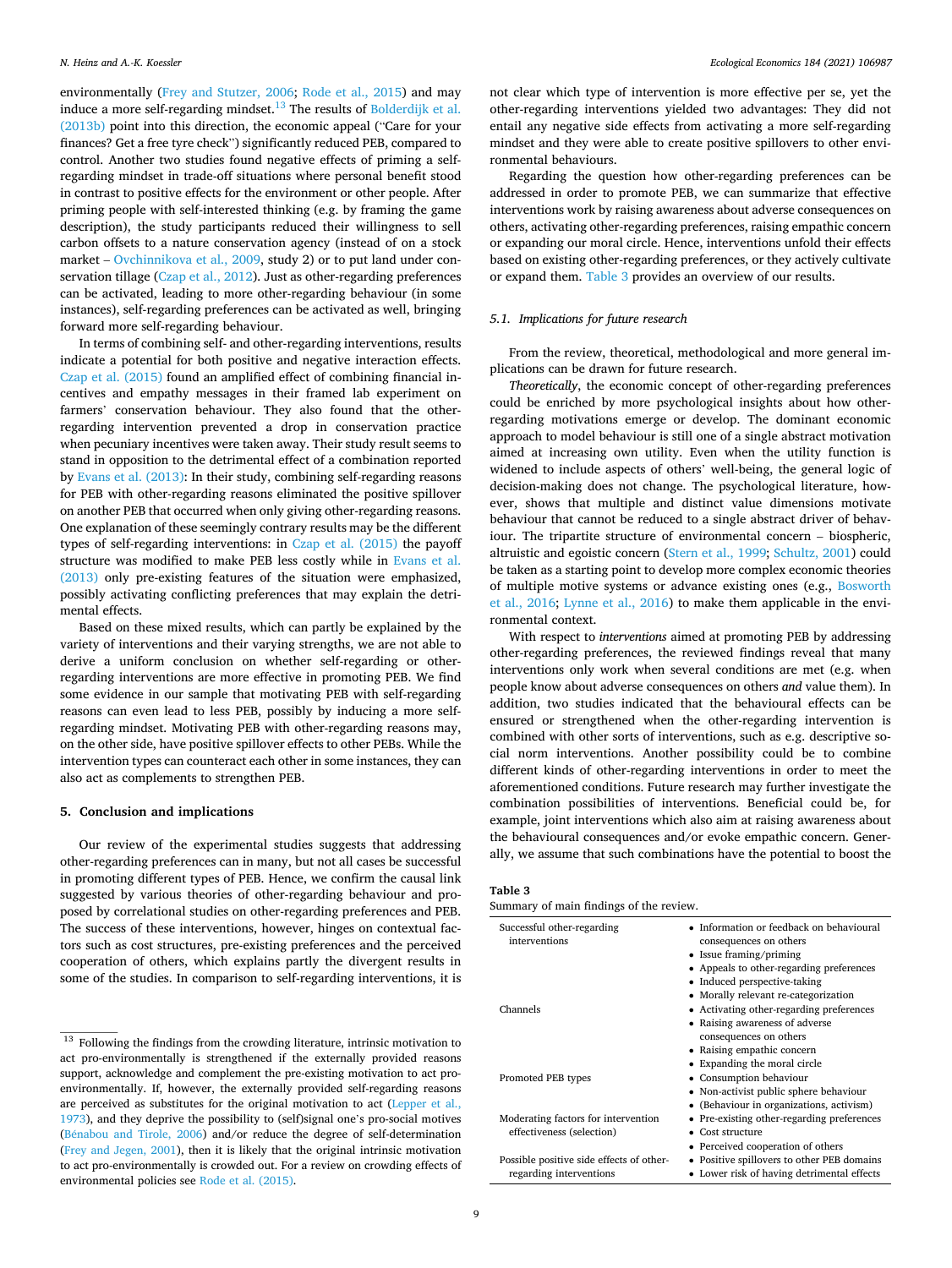effect on PEB, as they may be able to activate other-regarding preferences on the cognitive and affective level. However, if individuals will feel controlled by the interventions (control aversion – [Falk and Kosfeld,](#page-12-0)  [2006\)](#page-12-0) or the intervention combination poses too excessive demands on the human ability to process information (bounded rationality – [Simon,](#page-13-0)  [1972\)](#page-13-0), then it can be expected that combinations will rather dilute the effect.

Moreover, future research may expand the *target group* whose wellbeing shall be taken into account. For example, we argued in [section 2](#page-1-0)  that also future generations can count as others. We believe that it will be an interesting task for future research to systematically examine how behavioural effects change when the well-being of future generations is considered instead of the well-being of currently living others. For now, we can only speculate about what differences in behaviour might emerge. Psychological studies suggest that the well-being of objects perceived as more distant are given less weight in the decision-making process (e.g. [Spence et al., 2012\)](#page-13-0). Thus, for the behavioural effects it seems to be crucial how decision-makers relate to those future others (e. g. imagine the well-being of your grand-granddaughter vs. of a generic future other).

With regard to the *conceptualization and operationalization of PEB*, we think that including acceptance of policies is an important type of PEB that is too often neglected in experimental designs. Measures of consumption behaviour are the most prevalent both in the economic and psychological literature. Acceptance of policies, in contrast, is almost exclusively examined in the literature on framing effects related to climate change, which is informed by the social and political sciences. Hence, many economic and psychological studies could be enriched by widening their scope of what they consider as PEB by including acceptance of policies.<sup>14</sup> In a democracy, restrictions imposed by public policy have to be legitimized by a majority of people approving them. Understanding the conditions under which individuals are willing to accept future costs and restrictions originating from public policies is thus an important research aim. This could also help counter a reproach made to the behavioural sciences, namely that it would shift the attention from structural changes to the individual and their consumption decisions (a point raised e.g. in Straß[heim and Beck, 2019](#page-13-0)).

Lastly, linking different disciplines or dealing with genuinely interdisciplinary research bears the chance to *learn from the strengths of each discipline*. While economists may refine their experimental methods by e. g. applying more manipulation checks, psychologists could, for example, incorporate more resource-based (observable) measures of behaviour to make the study results more applicable for real life behaviour. The social and political sciences have much to offer when it comes to theorizing care or solidarity – other concepts related to other-regarding preferences–, yet as they usually do not use experimental methods, these concepts are widely absent in the experimental literature and thus also in the studies we reviewed. At the same time, these disciplines could widen their methodologic portfolio with experiments. It remains a challenge for science to allow for such learning opportunities while at the same time not giving up the merits of disciplinary specialization.

### *5.2. Institutional implications*

When thinking about the institutional implications of our results, the nature and the methodological limitations of the reviewed research have to be considered. First, most of the experiments were short-term (both with respect to the intervention as well as the measurement of PEB) and they did not have representative samples. Second, the study results are more informative on potential channels than concrete interventions that could work to promote PEB by addressing other-regarding preferences. Even if certain interventions in the experiments prove to be effective in increasing PEB, implementing them as policies demands further justification: policy legitimacy is established through the approval of citizens or their elected representatives within democratically organized societies (cf. [Lepenies and Malecka, 2019](#page-13-0)). Moreover, distributional impacts as well as unintended consequences must be considered in the policy design process. Hence, we will discuss in the following some broader political and institutional implications instead of concrete policy instruments.

From the experiments, we can conclude that the orientation towards self and others is indeed variable and matters for PEB. When designing policies to tackle environmental problems this linkage should be thoughtfully considered. The experimental results provide us with knowledge about channels and exemplary interventions. Moreover, many of the results show that various factors such as valuing the other (s), i.e. having pre-established other-regarding preferences, and learning about the adverse consequences on them, have to come together for other-regarding preferences to play out in the decision-making (e.g. [Bolderdijk et al., 2013a\)](#page-12-0). Another caveat is the fragility of effects as shown by the experimental interventions ([Ferraro et al., 2011;](#page-12-0) [Ferraro](#page-12-0)  [and Price, 2013\)](#page-12-0). Rather than an incoherent bundle of policies and shortterm interventions counteracting each other, coherent and multi-faceted policy environments are needed to enable and amplify positive policy effects and stabilize them for the long run.

Further, policy environments can intentionally foster a willingness to cooperate. Allowing for conditional cooperation to take place can likely boost such a willingness. Various studies in our sample showed that cooperative decisions increased and lasted longer when people thought that (many) others were doing the same. While some certainty about others' behaviour is granted by (changing) social norms in favour of PEB ([Nyborg, 2018\)](#page-13-0), policies that go beyond voluntary compliance (e.g. regulatory approaches) are probably needed to signal that the burden of environmental protection is shared by many. At the same time, policy makers must also be careful that policy environments do not unintentionally decrease such a willingness to cooperate. Hence, creating the conditions for a society that is willing to accept other-regarding policies, even at own costs or discomfort becomes an important policy objective. In other words, it means enabling a society to collectively orient itself towards the ideal of "environmental citizenship", which demands that people in their role as citizens take responsibility for their natural and social environment ([Dobson and Bell, 2006\)](#page-12-0). This also implies a willingness to give up current privileges in terms of wealth and access to resources. Cultivating such a willingness will likely be a long-term cultural process linked to the question of how we want to relate to each other (cf. [Adamczak, 2017\)](#page-12-0).

In line with the literature, our findings show that (opportunity) costs of the associated behaviour or policy approval evidently matter. This finding is well-established in research (e.g. economic price theory or psychological *low-cost hypothesis*). Thus, reducing the costs of PEB for the individual, which means to make the behaviour easy and cheap so people can act in line with their other-regarding preferences, becomes a core political task. But, caution is needed. Alterations of costs structures often come in the form of financial incentives and these can shift focus on monetary terms strongly associated with self-regarding preferences ([Gneezy and Rustichini, 2000; Bowles, 2008](#page-12-0)). Moreover, it is important that policy instruments do not encourage token actions that may actually have degrading net effects on the environmental quality, e.g., when

 $14$  Acceptance of policies is often dismissed in the economics discourse as a stated preference indicator that does not entail real costs. While it is certainly true that people tend to state more pro-environmental preferences than they translate into action (e.g., Diekmann and Preisendörfer, 2003), this does not mean these indicators are worthless. In fact, accepting policies can, in many respects, only be a stated preference as voting decisions cannot be elicited (for good reasons). Furthermore, there are no reasons to assume why people would generally state that they would accept a certain policy when, in fact, they do not. In contrast, a gap between intentions and behaviour is very plausible for consumption behaviour as people have to act on their intentions themselves, which implies personal efforts and immediate costs and thus leads to reduced implementation. Such gap does not exist when anonymously stating (dis) approval of restrictions or costs imposed by policies.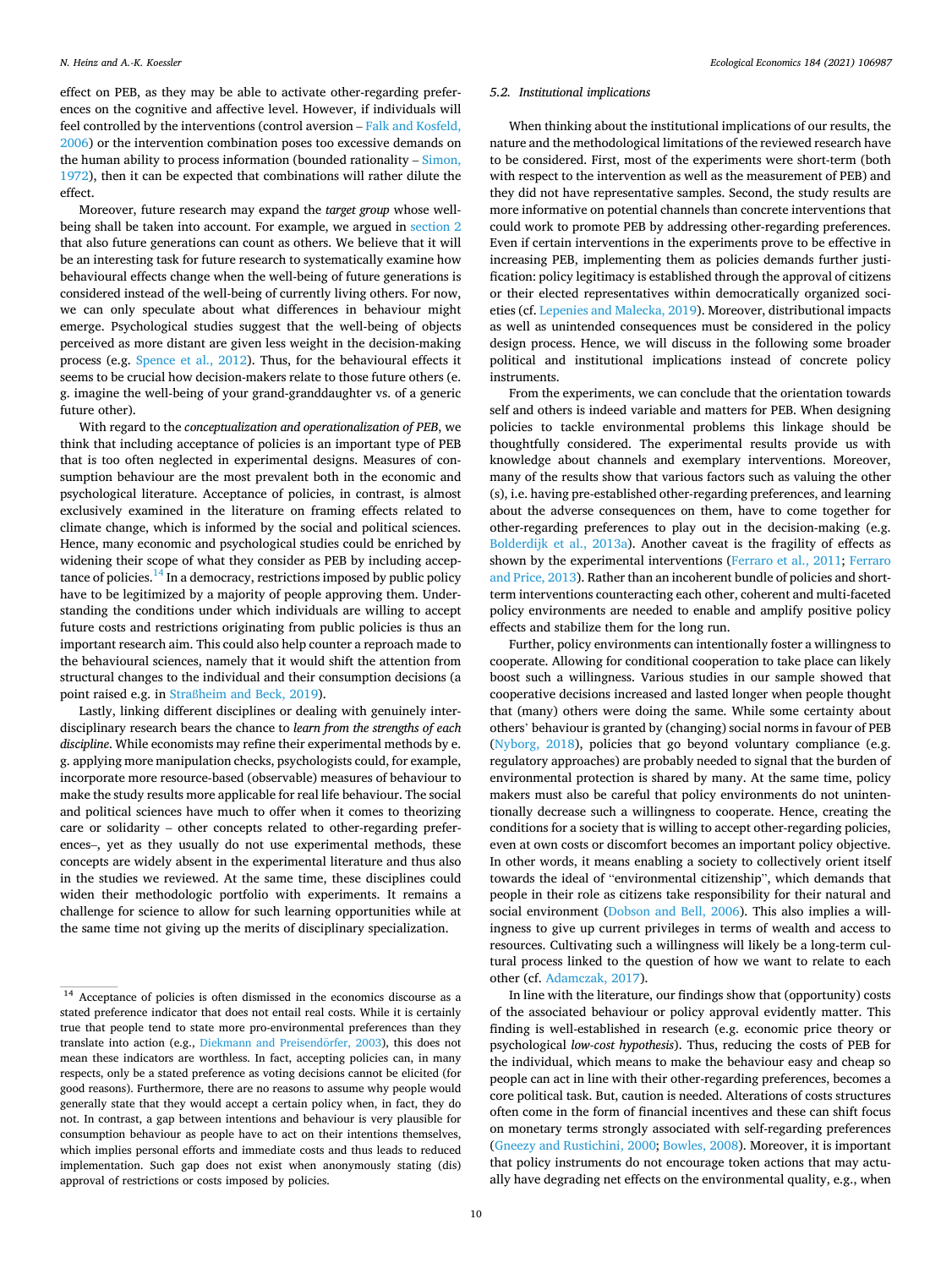#### <span id="page-10-0"></span>*N. Heinz and A.-K. Koessler*

low-cost and low-impact PEBs are promoted, which then license other harmful behaviours or end up to be one-off actions only [\(Grolleau et al.,](#page-12-0)  [2017\)](#page-12-0). The political challenge is therefore to reduce costs and/or to increase benefits of PEB without making price incentives the main or only motivation for action.

Moreover, the reviewed studies indicate that pre-established preferences matter for the overall level of PEB as well as for the effectiveness of interventions. How the process of preference formation in a society takes place, for instance within the education system, thus becomes an important focal point, querying a critical reflection about which preferences are cultivated therein. Generally, preferences can be activated, but are stable in the short-term. In the long-run, however, they can change and are specific to socialization and culture ([Bowles, 1998\)](#page-12-0). This endogeneity is important from a political perspective and calls for a critical examination of our thinking patterns, institutions and disciplinary models: Which values and preferences do they capture, support and help to maintain? Possibly, replacing our paradigmatic image of human behaviour, *homo oeconomicus*, which remains to be the basis of many analyses and consequent political decisions, by a more cooperative human image like the *homo cooperativus* [\(Rogall, 2002](#page-13-0)) or *homo sustinens* ([Siebenhüner, 2001\)](#page-13-0) could help to anchor a more otherregarding orientation of human decision-making.

Beyond that, distributional aspects must be considered. If otherregarding appeals or similar interventions are institutionalized as an environmental policy approach, people already holding strong otherregarding preferences will likely respond while people holding strong self-regarding preferences will likely not. This bears the risk of shifting the (cost) burden of solving environmental problems from the latter to the former. Such unintended distributional impacts need to be considered when designing policies aimed at promoting PEB.

Rather than concluding that political instruments are needed to

#### **Appendix**

Overview of studies in our sample.

**Table A1** 

Study Specific[a](#page-11-0)tions Intervention<sup>a</sup> PEB PER Significant effect of otherregarding intervention **[Asensio and Delmas,](#page-12-0)**  [2015](#page-12-0)  Field-experiment with 118 residences in the U.S. Feedback on energy consumption in kwh linked to (i) *reduction in air pollution and health risks* vs. (ii) monetary savings vs. (iii) control Energy consumption over 8 months, measured at appliance level Yes<sup>\*</sup> **[Bain et al.,](#page-12-0)** 2012 (study 2) Online experiment with 347 climate change deniers in the U.S. Different frames to reduce carbon emissions: (i) *reduce risks on nature, animals and humans ('real frame'* – *they use as control);* (ii) good society ('warmth frame'); (iii) economic benefits and prosperous society ('development frame') Environmental citizenship intentions (e.g. intentions to vote forenvironmental candidates, sign petitions supporting environmental protection) Mixed\* **[Bastian et al.,](#page-12-0)** 2019 Lab experiments with 149 student participants *Additional information that crickets die if resource is depleted* vs. control Points taken from resource dilemma game Yes **[Berenguer,](#page-12-0)** 2007 Lab experiment with 60 students in Spain Instructions (*perspective-taking* vs. stay neutral) X Object (bird vs. tree) Attitudes; Fund allocation recommendation to student council Yes **[Bernauer and](#page-12-0)  [McGrath,](#page-12-0)** 2016 Online experiments with 1675 participants in U.S. Study 1: like [Bain et al., 2012](#page-12-0); study 2: alteration with health benefits DV1: Policy attitudes regarding climate change mitigation; DV2: Behavioural change intentions; DV3: Environmental citizenship intentions No\* **[Bolderdijk et al.,](#page-12-0)**  [2013a](#page-12-0) (study 3) Field study at a petrol station in the U.S. with an estimated number of 75.8 customers Four different signs at petrol station to get free tire check (e.g. *"Care about the environment?"*  vs. "Care about your finances?") Number of coupons taken during period of 22 days No **[Bolderdijk et al.,](#page-12-0)**  [2013b](#page-12-0) Online experiment with 192 participants in the Netherlands Move about the negative impact of bottled water vs. unrelated movie DV1: Acceptance of policies; DV2: Beliefs and intentions regarding use of bottled water Mixed (only for people high on biospherism) **[Bratanova et al.,](#page-12-0)**  [2012](#page-12-0)  Lab experiments with 189 students in Belgium Manipulation of moral circle size Study 1: Moral concern Study 2: Money allocated for carbon offsetting Donated money Study 3: Support for policies aimed at Yes

(*continued on next page*)

"make" people more other-regarding, the consequent political question is a more general one: How can institutions be designed in such a way that *allows* people to care about others in their decision-making, to develop empathic concern, to learn about adverse consequences on others and to consider them as morally worthy? How can institutions and instruments be crafted considering that they can activate either more self-regarding or more other-regarding preferences and how can this activation be stabilized to be effective over time? Direct encounters with people providing the possibility to exchange experiences and perspectives, an inclusive morality and the normalization of otherregarding thought patterns could set impulses in this direction. Fully answering these questions is way beyond the scope of this article, but we hope to have provided an interesting starting point for discussion.

#### **Declaration of Competing Interest**

The authors declare that they have no known competing financial interests or personal relationships that could have appeared to influence the work reported in this paper.

# **Acknowledgements**

We thank Stefanie Engel, Juan Felipe Ortiz-Riomalo, Ioana Adrian Branga-Peicu, and Maria Angelica Lopez Ardila as well as the two anonymous reviewers for their valuable comments on earlier versions of this manuscript. Moreover, we gratefully acknowledge the funding and support for this research has been received by the Heinrich-Böll-Foundation and the Alexander von Humboldt-Foundation in the framework of the Alexander von Humboldt-Professorship held by Prof. Stefanie Engel, endowed by the German Federal Ministry of Education and Research.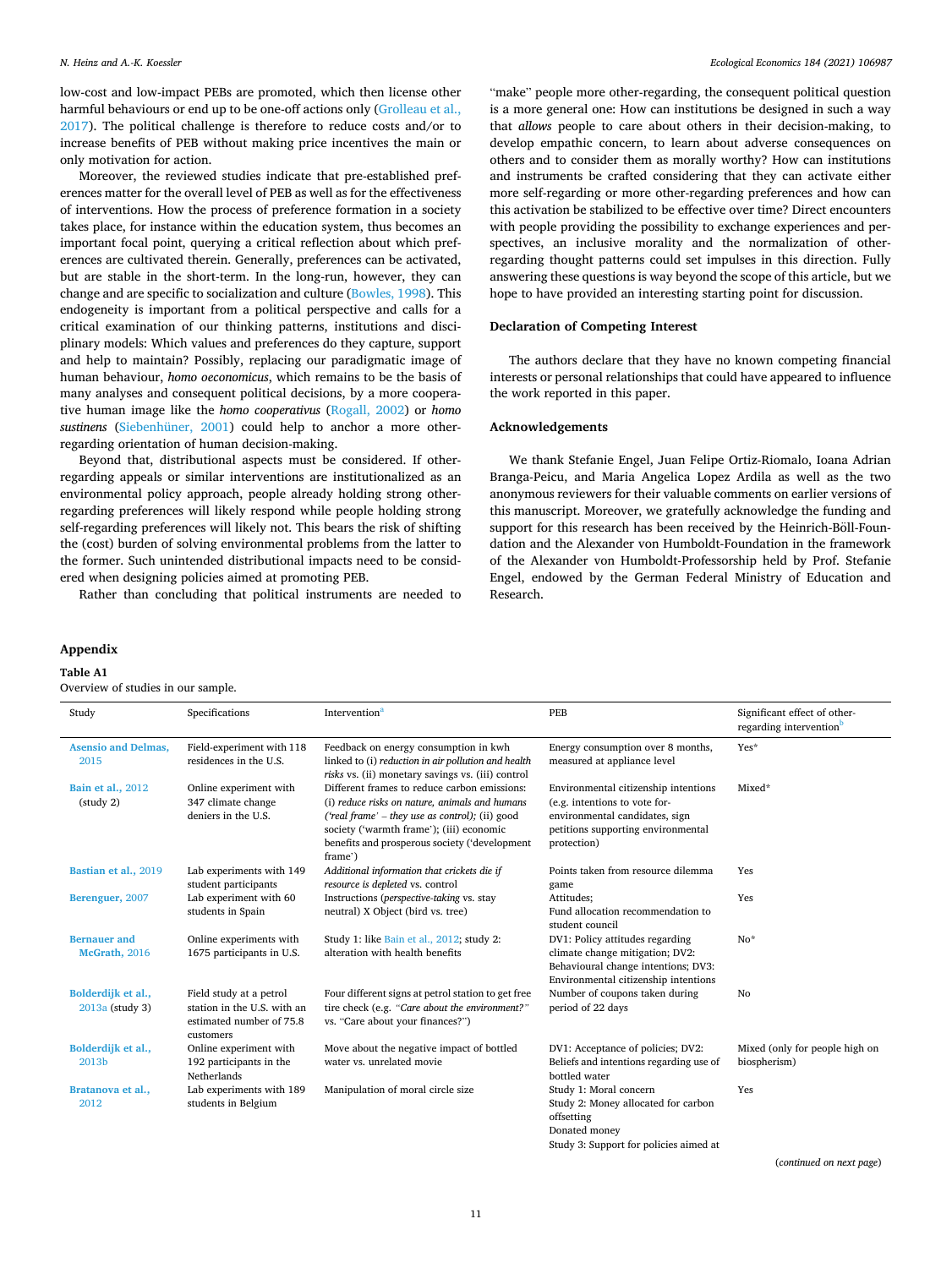# <span id="page-11-0"></span>*N. Heinz and A.-K. Koessler*

| Study                                       | Specifications                                        | Intervention <sup>a</sup>                                                                          | <b>PEB</b>                                                                  | Significant effect of other-                                 |
|---------------------------------------------|-------------------------------------------------------|----------------------------------------------------------------------------------------------------|-----------------------------------------------------------------------------|--------------------------------------------------------------|
|                                             |                                                       |                                                                                                    |                                                                             | regarding intervention <sup>b</sup>                          |
|                                             |                                                       |                                                                                                    | reducing environmental pollution<br>Study 4: Intentions to engage in PEB    |                                                              |
| Czap et al., 2012                           | Framed lab experiment                                 | Different framings of Upstream Farmer/                                                             | Amount of acres put under                                                   | Yes                                                          |
|                                             | with 216 students in the U.<br>S.                     | Downstream Water User Game: Empathy vs.<br>Self-interest vs. control                               | conservation tillage by Upstream<br>Farmers                                 |                                                              |
| Czap et al., 2015                           | Lab experiment with 400                               | Upstream Farmer/Downstream Water User                                                              | Amount of acres put under                                                   | Yes                                                          |
|                                             | participants in the U.S.                              | Game with empathy messages vs. financial<br>subsidy                                                | conservation tillage by Upstream<br>Farmers                                 |                                                              |
| de Dominicis et al.,<br>2017 (studies 2 and | Lab experiments with 425<br>students in the U.S.      | Environmental concern manipulation (other-                                                         | Study 1 and study 2: Intentions to<br>engage in PEB (conserve energy, use   | Mixed (only for those high in<br>environmental concern       |
| 3)                                          |                                                       | regarding vs. self-regarding) X value frame<br>(other-regarding vs. self-regarding frames for      | public transport); study 3: sign up for                                     | treatment, no for those low in                               |
|                                             |                                                       | PEB)                                                                                               | a beach clean-up event                                                      | environmental concern                                        |
|                                             | Online experiment with                                |                                                                                                    | DV1: worthiness of eco-driving                                              | treatment)<br>DV1: No, DV2: Yes                              |
| Dogan et al., 2014                          | representative sample of                              | Different feedback frames for eco-driving: (i)<br>environmental, (ii) financial, (iii) control     | behaviours; DV2: intentions for eco-                                        |                                                              |
|                                             | 350 participants in the                               |                                                                                                    | driving                                                                     |                                                              |
|                                             | Netherlands                                           |                                                                                                    |                                                                             |                                                              |
| Evans et al., 2013                          | Lab experiments with 130<br>participants from         | Information about car-sharing: environmental<br>benefits vs. financial benefits vs. control (first | DV1: Use of recycling bin; DV2: use of<br>scrap paper; in study 1 also DV3: | DV1: Yes, DV2: No; DV3: No                                   |
|                                             | University participant                                | experiment involved some filler tasks on                                                           | choice of energy savings mode on                                            |                                                              |
| <b>Ferraro and Price,</b>                   | pool in the U.K.<br>Field experiment with             | personality)<br>Letters with (i) technical advice (TA) to save                                     | computer<br>Reduction in water use in 2007                                  | Yes                                                          |
| 2013                                        | $>100.000$ water                                      | water, (ii) $TA+$ appeal to other-regard including                                                 |                                                                             |                                                              |
|                                             | customers in the U.S.                                 | information about adverse consequences (OR),                                                       |                                                                             |                                                              |
|                                             |                                                       | (iii) $TA + OR +$ descriptive norm of others<br>behaviour, (iv) control                            |                                                                             |                                                              |
| Ferraro et al., 2011                        | <b>Experiment from Ferraro</b>                        | See above.                                                                                         | Reduction in water use in 2007-2009                                         | No                                                           |
|                                             | and Price, 2013                                       |                                                                                                    |                                                                             |                                                              |
| Gosnell, 2018                               | Field experiment with<br>36,810 customers of a        | Letters with information about online billing:<br>(i) environmental benefits; (ii) appeal to       | Take up rate for online billing                                             | No for i. and mixed for ii. (only<br>for those not holding a |
|                                             | renewable energy supplier                             | environmental identity; (iii) own advantages                                                       |                                                                             | doctorate degree)                                            |
| Hafner et al., 2017                         | in the U.K.<br>Online study with 493                  | Feedback frame for different energy                                                                | DV1: Likelihood of selecting the                                            | No*                                                          |
|                                             | participants in the U.K.                              | technologies (environmental vs. financial) X                                                       | 'green' (and more expensive)                                                |                                                              |
|                                             |                                                       | different messengers; control                                                                      | technology, DV2: real-life adoption                                         |                                                              |
| Hafner et al., 2019                         | Online study with 599                                 | Feedback frame for different energy                                                                | intentions<br>DV1: Likelihood of selecting the                              | DV1: Yes only in conjunction                                 |
|                                             | participants in the U.K.                              | technologies (environmental vs. financial) X                                                       | 'green' (and more expensive)                                                | with descriptive norms; DV2:                                 |
|                                             |                                                       | different descriptive norms; control                                                               | technology, DV2: real-life adoption<br>intentions                           | No                                                           |
| Loureiro and Lima,                          | Lab experiment with 118                               | Conceptual priming with (i) altruism, (ii)                                                         | DV1: observed PEB (e.g. turn out light                                      | Mixed (only for those low on                                 |
| 2019                                        | students in Portugal                                  | environmentalism, control                                                                          | when leaving); DV2: intentions on                                           | altruistic values)                                           |
| Ovchinnikova et al.,                        | Lab experiments with 138                              | Other-regarding vs. self-regarding priming vs.                                                     | energy savings<br>Proportion of offsets sold to                             | Study 1: Yes; study 2: No                                    |
| 2009                                        | students in the U.S.                                  | control (different price increases in two                                                          | conservation agency instead of stock                                        |                                                              |
|                                             |                                                       | studies)                                                                                           | market, with price differential<br>increasing in each round                 |                                                              |
| <b>Pahl and Bauer.</b>                      | Lab experiment with 83                                | Perspective-taking instructions vs. stay neutral                                                   | DV1: PEB intentions; DV2: observed                                          | Yes                                                          |
| 2013                                        | students in Germany                                   | instructions linked to narrative of a future                                                       | time spent looking at PE information                                        |                                                              |
|                                             |                                                       | person negatively affected by environmental<br>degradation vs. control: no narrative               | material; Dv3: observed number of PE<br>brochures picked up                 |                                                              |
| Pfattheicher,                               | Lab experiment with 94                                | Perspective-taking instructions vs. stay neutral                                                   | PEB intentions                                                              | Yes                                                          |
| Sassnenrath,<br>Schindler, 2016             | students in Germany                                   | instructions                                                                                       |                                                                             |                                                              |
| (statq 2)                                   |                                                       |                                                                                                    |                                                                             |                                                              |
| <b>Severson</b> and                         | Online experiment with                                | 6 different framings of climate change:                                                            | Policy support for 10 regulatory                                            | Yes for i. and iii.; No for .ii.                             |
| Coleman, 2015                               | 360 participants in the U.<br>S.                      | deontological moral (i: secular; ii: religious);<br>empirical-scientific; economic (iii: economic  | policies to address climate change                                          |                                                              |
|                                             |                                                       | equity); control                                                                                   |                                                                             |                                                              |
| <b>Shelton and Rogers,</b><br>1981          | Lab experiment with 118<br>students in the U.S.       | Watching documentary with instructions (i:<br>perspective-taking vs. stay neutral) X level of      | DV1: PE intentions; DV2: allocation of                                      | Yes for i. and ii.                                           |
|                                             |                                                       | noxiousness (ii. high vs. low) X efficacy of                                                       | volunteering time; merged to one<br>index                                   |                                                              |
|                                             |                                                       | coping response (high vs. low)                                                                     |                                                                             |                                                              |
| Singh and Swanson,<br>2017                  | Online experiment with<br>1053 participants in the U. | Framing climate change as human rights issue<br>vs. national security issue vs. scientific         | Absolute and relative importance of<br>climate change policy                | No                                                           |
|                                             | S.                                                    | consensus on climate change; control                                                               |                                                                             |                                                              |
| Verplanken and                              | Lab experiment with 40                                | Priming: environmental values vs. no                                                               | Choice of TV sets with better                                               | Yes                                                          |
| <b>Holland</b> , 2002<br>(staty 1)          | students in the<br>Netherlands                        |                                                                                                    | environmental attributes in consumer<br>choice task                         |                                                              |

 $^{\rm a}$  Other-regarding intervention in italics.  $^{\rm b}$  Compared to control, \* if compared to the self-regarding intervention when the study had no neutral control condition.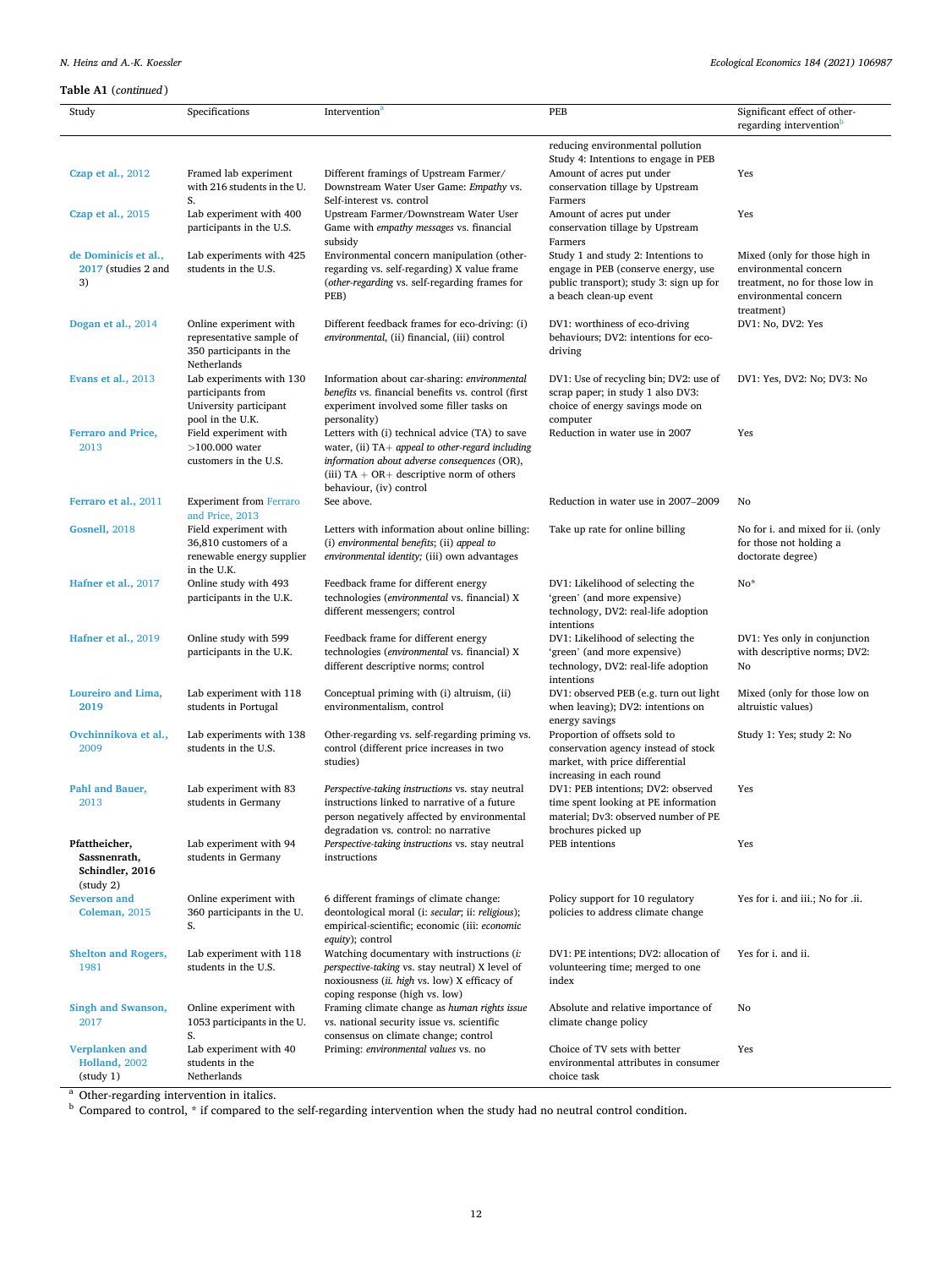#### *Ecological Economics 184 (2021) 106987*

#### <span id="page-12-0"></span>**References\***

[Adamczak, B., 2017. Beziehungsweise Revolution: 1917, 1968 und kommende.](http://refhub.elsevier.com/S0921-8009(21)00045-8/rf0005) [Suhrkamp, Berlin](http://refhub.elsevier.com/S0921-8009(21)00045-8/rf0005).

- Allcott, H., 2011. Social norms and energy conservation. J. Public Econ. 95 (9–10), 1082–1095. [https://doi.org/10.1016/j.jpubeco.2011.03.003.](https://doi.org/10.1016/j.jpubeco.2011.03.003)
- Asensio, O.I., Delmas, M.A., 2015. Nonprice incentives and energy conservation. Proc. Natl. Acad. Sci. U. S. A. 112 (6), E510–E515. [https://doi.org/10.1073/](https://doi.org/10.1073/pnas.1401880112) [pnas.1401880112](https://doi.org/10.1073/pnas.1401880112).
- Awad, Edmond, Dsouza, Sohan, Kim, Richard, Schulz, Jonathan, Henrich, Joseph, Shariff, Azim, et al., 2018. The moral machine experiment. Nature 563 (7729). [https://doi.org/10.1038/s41586-018-0637-6.](https://doi.org/10.1038/s41586-018-0637-6) S. 59–64.
- Bain, P.G., Hornsey, M.J., Bongiorno, R., Jeffries, C., 2012. Promoting pro-environmental action in climate change deniers. Nature Clim Change 2 (8), 600–603. [https://doi.](https://doi.org/10.1038/nclimate1532)  [org/10.1038/nclimate1532](https://doi.org/10.1038/nclimate1532).
- Bastian, B., Brewer, M., Duffy, J., van Lange, P.A.M., 2019. From cash to crickets: the non-monetary value of a resource can promote human cooperation. J. Environ. Psychol. 61, 10–19. <https://doi.org/10.1016/j.jenvp.2018.11.002>.
- [Batson, C.D., 1991. The Altruism Question: Toward a Social-Psychological Answer.](http://refhub.elsevier.com/S0921-8009(21)00045-8/rf0035) [Erlbaum, Hillsdale, NJ.](http://refhub.elsevier.com/S0921-8009(21)00045-8/rf0035)

[Batson, C.D. \(Ed.\), 2011. Altruism in humans. Oxford Univ. Press, Oxford, 329 pp.](http://refhub.elsevier.com/S0921-8009(21)00045-8/rf0040)

- Bechtel, M.M., Genovese, F., Scheve, K.F., 2017. Interests, norms and support for the provision of global public goods: the case of climate co-operation. Brit. J. Polit. Sci. 1–23 <https://doi.org/10.1017/S0007123417000205>.
- Bénabou, R., Tirole, J., 2006. Incentives and prosocial behavior. Am. Econ. Rev. 96 (5), 1652–1678.<https://doi.org/10.1257/aer.96.5.1652>.
- Berenguer, J., 2007. The effect of empathy in proenvironmental attitudes and behaviors. Environ. Behav. 39 (2), 269–283. <https://doi.org/10.1177/0013916506292937>.
- Bernauer, T., McGrath, L.F., 2016. Simple reframing unlikely to boost public support for climate policy. Nature Clim Change 6. <https://doi.org/10.1038/nclimate2948>, 680 E.
- Bogaert, S., Boone, C., Declerck, C., 2008. Social value orientation and cooperation in social dilemmas: a review and conceptual model. Br. J. Soc. Psychol. 47 (Pt 3), 453–480. [https://doi.org/10.1348/014466607X244970.](https://doi.org/10.1348/014466607X244970)
- Bolderdijk, J.W., Gorsira, M., Keizer, K., Steg, L., 2013a. Values determine the (in) effectiveness of informational interventions in promoting pro-environmental behavior. PLoS One 8 (12), e83911. [https://doi.org/10.1371/journal.](https://doi.org/10.1371/journal.pone.0083911) [pone.0083911](https://doi.org/10.1371/journal.pone.0083911).
- Bolderdijk, J.W., Steg, L., Geller, E.S., Lehman, P.K., Postmes, T., 2013b. Comparing the effectiveness of monetary versus moral motives in environmental campaigning. Nature Clim Change 3 (4), 413–416. [https://doi.org/10.1038/nclimate1767.](https://doi.org/10.1038/nclimate1767)

Bosworth, S.J., Singer, T., Snower, D.J., 2016. Cooperation, motivation and social balance. J. Econ. Behav. Organ. 126, 72–94. [https://doi.org/10.1016/j.](https://doi.org/10.1016/j.jebo.2015.12.005)  [jebo.2015.12.005](https://doi.org/10.1016/j.jebo.2015.12.005).

- [Bowles, S., 1998. Endogenous preferences: the cultural consequences of markets and](http://refhub.elsevier.com/S0921-8009(21)00045-8/rf0085) [other economic institutions. J. Econ. Lit. 36 \(1\), 75](http://refhub.elsevier.com/S0921-8009(21)00045-8/rf0085)–111.
- Bowles, S., 2008. Policies designed for self-interested citizens may undermine "the moral sentiments": evidence from economic experiments. Science (New York, N.Y.) 320 (5883), 1605–1609.<https://doi.org/10.1126/science.1152110>.
- Bratanova, B., Loughnan, S., Gatersleben, B., 2012. The moral circle as a common motivational cause of cross-situational pro-environmentalism. Eur. J. Soc. Psychol.
- 42 (5), 539–545. [https://doi.org/10.1002/ejsp.1871.](https://doi.org/10.1002/ejsp.1871) [Camerer, C., Thaler, R., 1995. Anomalies: ultimatums, dictators and manners. J. Econ.](http://refhub.elsevier.com/S0921-8009(21)00045-8/rf0100)  [Perspect. 9 \(2\), 209](http://refhub.elsevier.com/S0921-8009(21)00045-8/rf0100)–219.
- [Cameron, L.A., 1999. Raising the stakes in the ultimatum game: experimental evidence](http://refhub.elsevier.com/S0921-8009(21)00045-8/rf0105)  [from Indonesia. Economic inquiry : journal of the Western Economic Association](http://refhub.elsevier.com/S0921-8009(21)00045-8/rf0105)  [International 37 \(1\), 47](http://refhub.elsevier.com/S0921-8009(21)00045-8/rf0105)–59.
- Cameron, L.D., Brown, P.M., Chapman, J.G., 1998. Social value orientations and decisions to take proenvironmental action1. J Appl Social Pyschol 28 (8), 675–697. <https://doi.org/10.1111/j.1559-1816.1998.tb01726.x>.
- Cheung, W.-Y., Luke, M.A., Maio, G.R., 2014. On attitudes towards humanity and climate change: the effects of humanity esteem and self-transcendence values on environmental concerns. Eur. J. Soc. Psychol. 44 (5), 496-506. https://doi.org. [10.1002/ejsp.2037](https://doi.org/10.1002/ejsp.2037).
- Chong, D., Druckman, J.N., 2007. Framing theory. Annu. Rev. Polit. Sci. 10 (1), 103–126. [https://doi.org/10.1146/annurev.polisci.10.072805.103054.](https://doi.org/10.1146/annurev.polisci.10.072805.103054)
- Cialdini, R.B., Reno, R.R., Kallgren, C.A., 1990. A focus theory of normative conduct: recycling the concept of norms to reduce littering in public places. J. Pers. Soc. Psychol. 58 (6), 1015–1026.<https://doi.org/10.1037/0022-3514.58.6.1015>.
- [Cooper, D.J., Kagel, J.H., 2016. Other-regarding preferences: a selective survey of](http://refhub.elsevier.com/S0921-8009(21)00045-8/rf0130) [experimental results. In: Kagel, J.H., Roth, A.E. \(Eds.\), The Handbook of](http://refhub.elsevier.com/S0921-8009(21)00045-8/rf0130) [Experimental Economics, Vol. 2. Princeton University Press, Princeton, pp. 217](http://refhub.elsevier.com/S0921-8009(21)00045-8/rf0130)–275.
- Crimston, D., Bain, P.G., Hornsey, M.J., Bastian, B., 2016. Moral expansiveness: examining variability in the extension of the moral world. J. Pers. Soc. Psychol. 111 (4), 636–653. [https://doi.org/10.1037/pspp0000086.](https://doi.org/10.1037/pspp0000086)
- Czap, N.V., Czap, H.J., Khachaturyan, M., Lynne, G.D., Burbach, M., 2012. Walking in the shoes of others: experimental testing of dual-interest and empathy in environmental choice. J. Socio-Econ. 41 (5), 642–653. [https://doi.org/10.1016/j.](https://doi.org/10.1016/j.socec.2012.05.005) ocec.2012.05.005
- Czap, N.V., Czap, H.J., Lynne, G.D., Burbach, M.E., 2015. Walk in my shoes: nudging for empathy conservation. Ecol. Econ. 118, 147–158. [https://doi.org/10.1016/j.](https://doi.org/10.1016/j.ecolecon.2015.07.010)  [ecolecon.2015.07.010.](https://doi.org/10.1016/j.ecolecon.2015.07.010)
- Czap, N.V., Czap, H.J., Banerjee, S., Burbach, M.E., 2019. Encouraging farmers' participation in the conservation stewardship program: a field experiment. Ecol. Econ. 161, 130–143. <https://doi.org/10.1016/j.ecolecon.2019.03.010>.
- de Dominicis, S., Schultz, P.W., Bonaiuto, M., 2017. Protecting the environment for selfinterested reasons: altruism is not the only pathway to sustainability. Front. Psychol. 8, 1065. [https://doi.org/10.3389/fpsyg.2017.01065.](https://doi.org/10.3389/fpsyg.2017.01065)
- Dequech, D., 2002. The demarcation between the "old" and the "new" institutional economics: recent complications. Journal of Economic Issues 36 (2), 565–572. [https://doi.org/10.1080/00213624.2002.11506501.](https://doi.org/10.1080/00213624.2002.11506501)
- Diekmann, A., Preisendörfer, P., 2003. Green and greenback. Ration. Soc. 15 (4), 441–472. <https://doi.org/10.1177/1043463103154002>.
- Dietz, T., Fitzgerald, A., Shwom, R., 2005. Environmental values. Annu. Rev. Environ. Resour. 30 (1), 335–372. [https://doi.org/10.1146/annurev.](https://doi.org/10.1146/annurev.energy.30.050504.144444)  [energy.30.050504.144444](https://doi.org/10.1146/annurev.energy.30.050504.144444).
- [Dietz, T., Duan, R., Nalley, J., van Witsen, A., 2018. Social support for water quality: the](http://refhub.elsevier.com/S0921-8009(21)00045-8/rf0175)  [influence of values and symbolic racism. Hum. Ecol. Rev. 24 \(1\)](http://refhub.elsevier.com/S0921-8009(21)00045-8/rf0175).
- [Dobson, A., Bell, D. \(Eds.\), 2006. Environmental Citizenship. MIT Press, Cambridge,](http://refhub.elsevier.com/S0921-8009(21)00045-8/rf0180)  [Mass, 296 pp](http://refhub.elsevier.com/S0921-8009(21)00045-8/rf0180).
- Dogan, E., Bolderdijk, J.W., Steg, L., 2014. Making small numbers count: environmental and financial feedback in promoting eco-driving behaviours. J. Consum. Policy 37 (3), 413–422. [https://doi.org/10.1007/s10603-014-9259-z.](https://doi.org/10.1007/s10603-014-9259-z)
- Drews, S., van den Bergh, J.C.J.M., 2016. What explains public support for climate policies? A review of empirical and experimental studies. Clim. Pol. 16 (7), 855–876. <https://doi.org/10.1080/14693062.2015.1058240>.
- Evans, L., Maio, G.R., Corner, A., Hodgetts, C.J., Ahmed, S., Hahn, U., 2013. Self-interest and pro-environmental behaviour. Nature Clim Change 3 (2), 122–125. [https://doi.](https://doi.org/10.1038/NCLIMATE1662)  [org/10.1038/NCLIMATE1662](https://doi.org/10.1038/NCLIMATE1662).
- Falk, A., Kosfeld, M., 2006. The hidden costs of control. Am. Econ. Rev. 96 (5), 1611–1630. [https://doi.org/10.1257/aer.96.5.1611.](https://doi.org/10.1257/aer.96.5.1611)

Farrow, K., Grolleau, G., Ibanez, L., 2017. Social norms and pro-environmental behavior: a review of the evidence. Ecol. Econ. 140, 1–13. [https://doi.org/10.1016/j.](https://doi.org/10.1016/j.ecolecon.2017.04.017) [ecolecon.2017.04.017.](https://doi.org/10.1016/j.ecolecon.2017.04.017)

Fehr, E., Gächter, S., 2002. Altruistic punishment in humans. Nature 415, 137-140.

- [Fehr, E., Schmidt, K.M., 2006. Chapter 8 The economics of fairness, reciprocity and](http://refhub.elsevier.com/S0921-8009(21)00045-8/rf0215)  altruism – [Experimental evidence and new theories. In: Mercier Ythier, J., Kolm, S.-](http://refhub.elsevier.com/S0921-8009(21)00045-8/rf0215)  [C. \(Eds.\), Handbook of the Economics of Giving, Altruism and Reciprocity, 1st ed,](http://refhub.elsevier.com/S0921-8009(21)00045-8/rf0215) [vol. 1. Elsevier, Amsterdam, New York, pp. 615](http://refhub.elsevier.com/S0921-8009(21)00045-8/rf0215)–691.
- Fehr, E., Tougareva, E., Fischbacher, U., 2014. Do high stakes and competition undermine fair behaviour? Evidence from Russia. J. Econ. Behav. Organ. 108, 354–363. <https://doi.org/10.1016/j.jebo.2013.09.005>.
- Ferraro, P.J., Price, M.K., 2013. Using nonpecuniary strategies to influence behavior: evidence from a large-scale field experiment. Rev. Econ. Stat. 95 (1), 64–73. [https://](https://doi.org/10.1162/REST_a_00344)  [doi.org/10.1162/REST\\_a\\_00344.](https://doi.org/10.1162/REST_a_00344)
- Ferraro, P.J., Miranda, J.J., Price, M.K., 2011. The persistence of treatment effects with norm-based policy instruments: evidence from a randomized environmental policy experiment. Am. Econ. Rev. 101 (3), 318–322. [https://doi.org/10.1257/](https://doi.org/10.1257/aer.101.3.318)  [aer.101.3.318.](https://doi.org/10.1257/aer.101.3.318)
- Fischbacher, U., Gächter, S., Fehr, E., 2001. Are people conditionally cooperative? Evidence from a public goods experiment. Econ. Lett. 71 (3), 397–404. [https://doi.](https://doi.org/10.1016/S0165-1765(01)00394-9)  [org/10.1016/S0165-1765\(01\)00394-9](https://doi.org/10.1016/S0165-1765(01)00394-9).
- Franco, A., Malhotra, N., Simonovits, G., 2014. Social science. Publication bias in the social sciences: unlocking the file drawer. Science (New York, N.Y.) 345 (6203), 1502–1505.<https://doi.org/10.1126/science.1255484>.
- Frey, B.S., Jegen, R., 2001. Motivation crowding theory. J Economic Surveys 15 (5), 589–611. <https://doi.org/10.1111/1467-6419.00150>.
- Frey, U.J., Pirscher, F., 2018. Willingness to pay and moral stance: the case of farm animal welfare in Germany. PLoS One 13 (8), e0202193. [https://doi.org/10.1371/](https://doi.org/10.1371/journal.pone.0202193) [journal.pone.0202193](https://doi.org/10.1371/journal.pone.0202193).
- Frey, B.S., Stutzer, A., 2006. Environmental morale and motivation. SSRN Journal. [https://doi.org/10.2139/ssrn.900370.](https://doi.org/10.2139/ssrn.900370)

Gneezy, U., Rustichini, A., 2000. A fine is a price. J. Leg. Stud. 29 (1), 1–17. [https://doi.](https://doi.org/10.1086/468061)  [org/10.1086/468061.](https://doi.org/10.1086/468061)

Gosnell, G.K., 2018. Communicating resourcefully: a natural field experiment on environmental framing and cognitive dissonance in going paperless. Ecol. Econ. 154, 128–144. [https://doi.org/10.1016/j.ecolecon.2018.07.020.](https://doi.org/10.1016/j.ecolecon.2018.07.020)

- Hafner, R., Elmes, D., Read, D., 2017. Exploring the role of messenger effects and feedback frames in promoting uptake of energy-efficient technologies. Curr. Psychol. 25 (1), 273. [https://doi.org/10.1007/s12144-017-9717-2.](https://doi.org/10.1007/s12144-017-9717-2)
- Hafner, B.R., Elmes, D., Read, D., White, M.P., 2019. Exploring the role of normative, financial and environmental information in promoting uptake of energy efficient technologies. J. Environ. Psychol. 63, 26–35. [https://doi.org/10.1016/j.](https://doi.org/10.1016/j.jenvp.2019.03.004) [jenvp.2019.03.004.](https://doi.org/10.1016/j.jenvp.2019.03.004)
- Hardin, G., 1968. The tragedy of the commons. Science (New York, N.Y.) 162 (3859), 1243–1248.<https://doi.org/10.1126/science.162.3859.1243>.
- Harring, N., Jagers, S., Matti, S., 2017. Public support for pro-environmental policy measures: examining the impact of personal values and ideology. Sustainability 9 (5), 679. [https://doi.org/10.3390/su9050679.](https://doi.org/10.3390/su9050679)
- [Henrich, J., Boyd, R., Bowles, S., Camerer, C., Fehr, E., Gintis, H., McElreath, R., 2001. In](http://refhub.elsevier.com/S0921-8009(21)00045-8/rf0295)  [search of homo economicus: behavioral experiments in 15 small-scale societies. Am.](http://refhub.elsevier.com/S0921-8009(21)00045-8/rf0295)  [Econ. Rev. 91 \(2\), 73](http://refhub.elsevier.com/S0921-8009(21)00045-8/rf0295)–84.
- Hodgson, G.M., 2000. What is the essence of institutional economics? Journal of Economic Issues 34 (2), 317–329. [https://doi.org/10.1080/](https://doi.org/10.1080/00213624.2000.11506269)  [00213624.2000.11506269.](https://doi.org/10.1080/00213624.2000.11506269)

Grolleau, G., Midler, E., Mzoughi, N., 2017. Behavioral insights for the analysis of green tips. Ecol. Econ. 134, 258–262. <https://doi.org/10.1016/j.ecolecon.2016.12.010>.

Papers used in the literate review are marked with asterisk